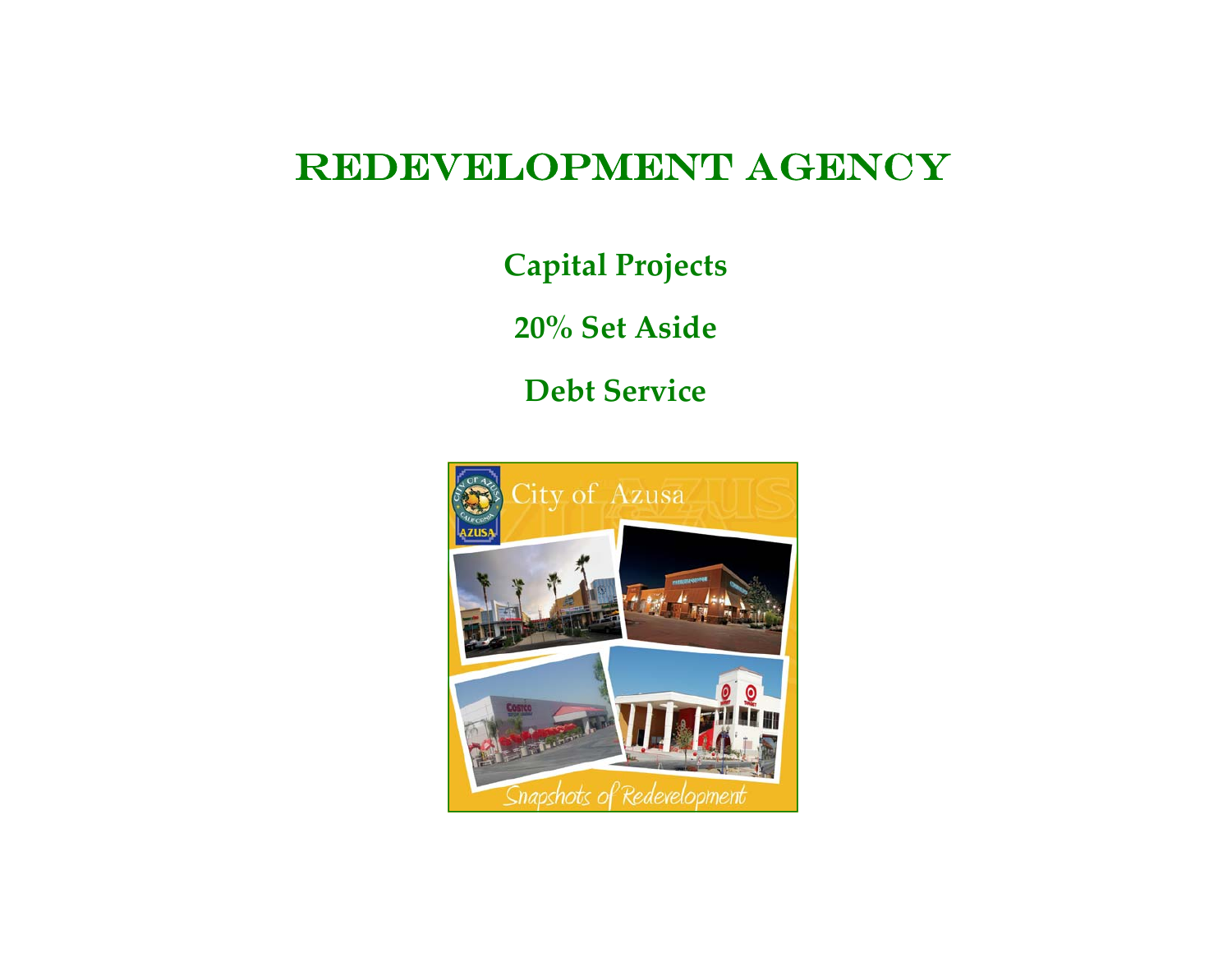#### **THIS PAGE INTENTIONALLY LEFT BLANK**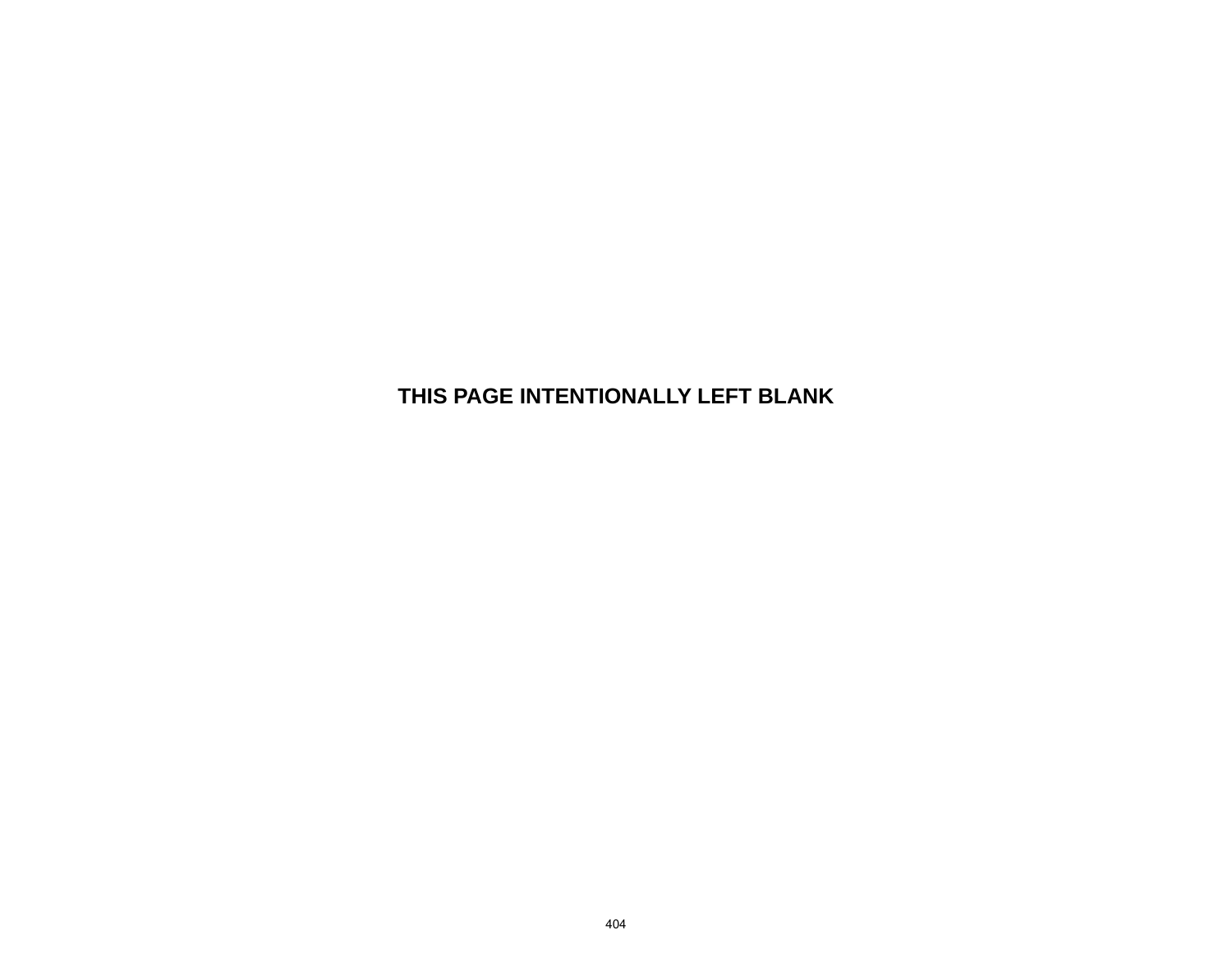#### **PROGRAM DESCRIPTION:**

The Economic Development/Redevelopment Division is responsible for administering an overall work program which will promote economic development, and facilitate beautification and improvement projects in the Merged Central Business District and West End Project, and Ranch Center Project areas, as well as the City as a whole. Its major goals are:

- to ensure an economically strong and balanced commercial sector of the community, and improve the goods and services available to residents;
- to achieve strong investment and consumer support for the community's Downtown commercial sector;
- to revitalize the Downtown area, and promote accessible and attractive public meeting places;
- to provide quality affordable housing and a wide range of housing choices within the community;
- to encourage a strong and diversified industrial sector of the community, eliminating and preventing the spread of blight and deterioration;
- to promote the development of modern, attractive industrial uses that are environmentally compatible, increase industrial efficiency, and stimulate new private investment;
- to increase employment opportunities;
- to promote a strong customer service focus; and
- to increase property values, sales taxes, and other public revenues.

The Division accomplishes these goals through economic development marketing, land assembly, financial assistance, project management, comprehensive planning, public and private enterprise partnerships, housing rehabilitation, and the Community Development Block Grant Program.

Per Section 33606 of the Health and Safety Code, a redevelopment agency shall adopt an annual budget which contains proposed expenditures, proposed indebtedness, anticipated revenues, the work program for the coming year including goals, and an examination of the previous year's achievements with comparisons to the goals of the previous year's work program. The budget presented herein satisfies these requirements.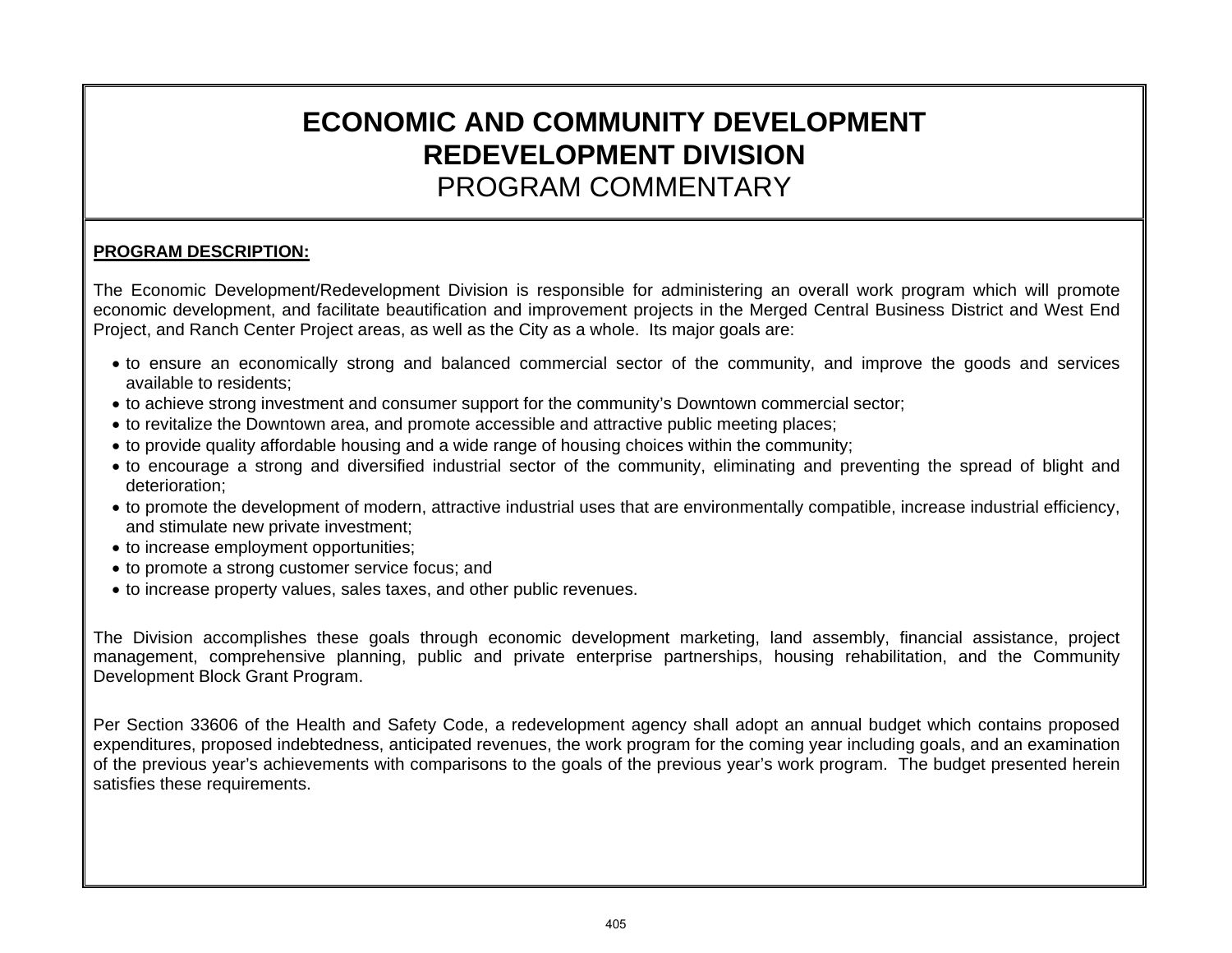#### **FY 10-11 PROGRAM HIGHLIGHTS:**

- **1. Significantly increase general fund revenues through economic development processes that significantly improve the goods & services available to Azusa residents and the surrounding region, and revitalize Downtown Azusa.** 
	- Downtown North The Agency continued negotiations toward creation of a strategic development plan and phased development program for this area, which is generally bounded by 9th Street on the north, the Foothill Boulevard corridor on the south, San Gabriel Avenue on the west, and Dalton Avenue to the east, and will include the future Downtown Transit District, retail, mixed use, and public library. During 2009-10, Agency staff has worked with two potential developers, Lewis Retail Center and most recently Hopkins Real Estate Group. In April 2010, the Agency entered into an Exclusive Negotiation Agreement (ENA) with Hopkins Real Estate Group, to continue to explore new commercial and/or retail development opportunities for the 7.0 acre site. In July 2010, the Agency terminated the ENA with Hopkins due to default of the ENA deposit terms. Lewis has continued to express interest in working with the Agency to develop the Downtown North Redevelopment Project site. However, while market conditions in some retail sectors have improved since the original Lewis ENA in 2009, the current economic downturn has continued to hamper the Agency's ability to recruit and sign a major supermarket for this trade area. In April 2011, the Agency began negotiations with Lewis Retail Centers for a Third ENA that would provide for the development of that portion of the Downtown North Redevelopment Project Area commonly referred to "Blocks A2 and A3" which is generally bounded by San Gabriel Avenue on the west, the Metropolitan Transit Authority right-of-way on the south, 9th Street on the north and Dalton Avenue on the east. The deal points to be included in the Third ENA would be consistent with those incorporated into the previous ENA's.
	- Target Store In FY 2008-09, the Agency entered into a Disposition and Development Agreement (DDA) with Target Stores to build a 159,000 square-foot facility on the property bordered by Azusa Avenue, 9th Street, San Gabriel Avenue and the rail road tracks. In early August 2009, the Agency closed escrow on the 4.2 acre site and conveyed its interest to Target Stores Inc. In early December 2009, the Agency held a ground breaking ceremony of the Target Store Development with construction beginning shortly thereafter. The construction of the Target Store Development project was completed in early October 2010 and a ground breaking ceremony was held on October 10, 2010 for the residents of the community.
	- Foothill Shopping Center In FY 2007-08, Trachman-Indevco completed their renovation of this obsolete Shopping Center, which has been renamed Citrus Crossing Center. While the rehabilitation of Citrus Crossing has had an extremely positive effect in the community, certain aspects of the site's development became stalled due to the downturn in the economy. This included the recruitment of a restaurant operator for the 7,500 square foot building pad fronting onto Citrus Avenue and the proposed 102-townhouse development. In an effort to incentivize quality restaurants to locate to the center, the developer continued to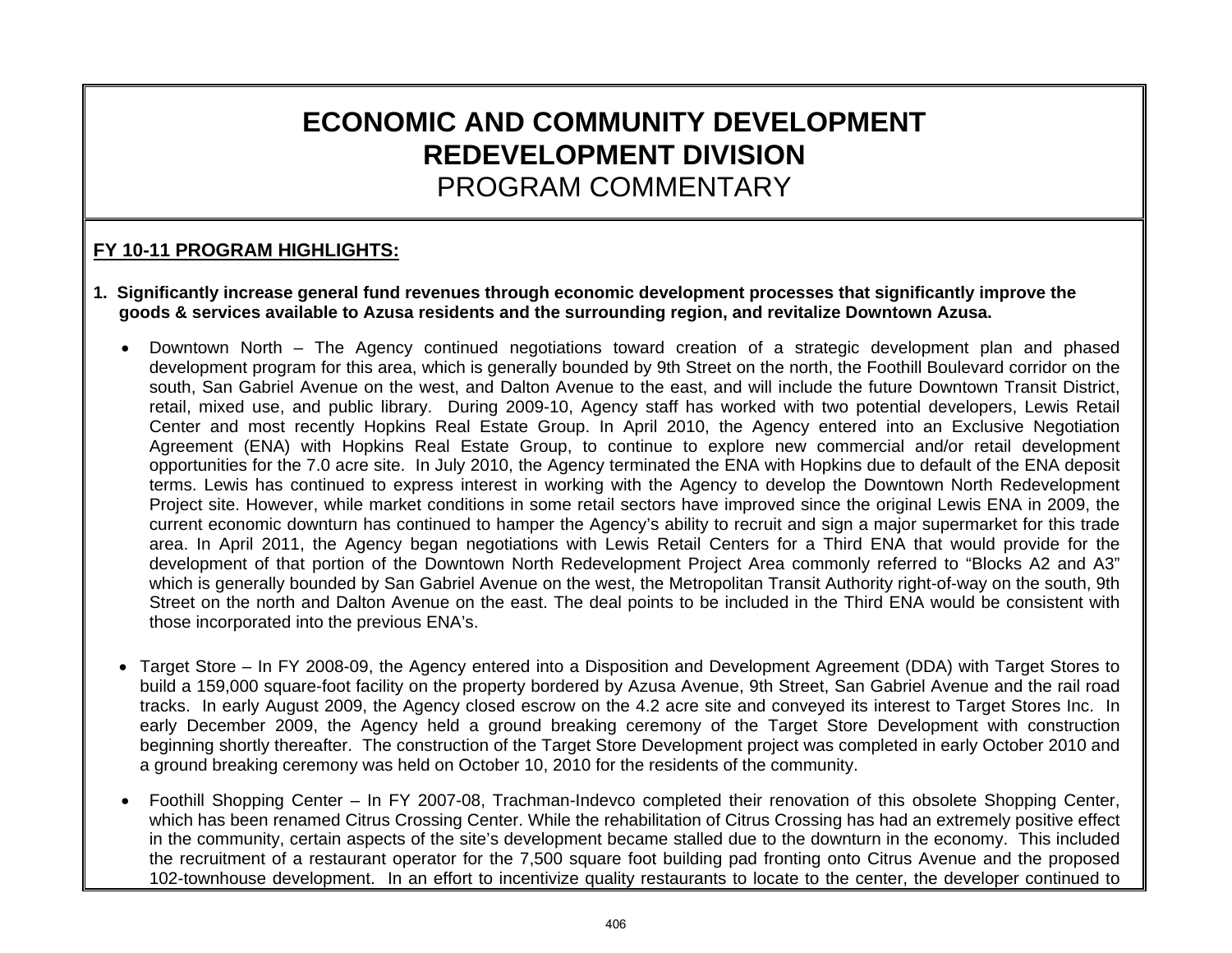market the restaurant pad at annual events (e.g., International Council of Shopping Centers) to provide full-service, sit-down dining. During this downtown staff became aware that there may be an opportunity to assist the Developer in bringing an Applebee's Restaurant to the undeveloped building pad. In June 2010, the City Manager met with the Developer and discussed ways in which the City/Agency could amend the initial DDA with the developer to allow for a deferral of the required annual developer payments in the amount of approximately \$40,000 for a period of three years. On October 18, 2010 the Agency Board approved the First Amendment to the Statutory Development Agreement and Owner Participation Agreement to allow for the deferment. In October 2010, the Agency Board approved an Operating Covenant Agreement with APPLE SOCAL, LLC. In April 2011 a ground breaking ceremony was held for the Applebee's Restaurant and is expected to open July 2011.

- Block 36 The site is located on the Southeast Corner (SEC) of Azusa Avenue and Foothill Boulevard and was subject to an ENA with Lewis Retail to develop a mixed-use retail and housing project. Lewis was ultimately unable to move forward with the ENA. The Agency is now looking at other developers in seeking development opportunities for the future development of the site. Additionally, the Agency will market the site at the annual International Council of Shopping Centers Conference in May 2011 held in Las Vegas.
- Block 37 In September 2009, the Agency Board approved the Purchase and Sale Agreement for the acquisition of real property located at 622 North San Gabriel Avenue, commonly known as "Johnny's Florist." The property is situated within the Central Business District Redevelopment Area, and consists of a 7000 square foot site, that is improved with a vacant 2,177 square feet single family home, previously used as a flower shop. Assemblage of this parcel, with additional adjoining parcels to be acquired in the near future, could produce a single parcel available for future downtown development.
- Northeast Corner (NEC) Azusa and Arrow Highway During the previous five-year planning period, the Agency acquired one property (approximately 145,130 square feet) at the NEC Azusa Avenue and Arrow Highway and continues to pursue completing the assemblage of the site. In early 2009, the Agency initiated condemnation proceedings on the last remaining parcel (8621- 024-001) and is in the process of finalizing the settlement discussions this year. In FY 2008-09, the unincorporated property was formally annexed to the City. Recent discussion with potential developers for a retail/restaurant use of this property has been hampered by the recent economic downturn; however, the Agency continues to market the site to developers that are interested in development opportunities for a commercial center with full service dining.
- Enterprise Site In December 2009, the Agency Board approved a Purchase Agreement for the acquisition of the property located 229 S. Azusa Avenue commonly known as the "Enterprise Site". The property is situated within the Redevelopment Project Area, and is improved with a vacant office and car servicing facility with surface parking. The subject property is an "L" shaped site made up of three parcels totaling 108,665 square feet, or 2.49 acres zoned for both residential and commercial uses. It is a corner site, adjacent to the freeway off ramp, with excellent exposure and accessibility to a main thoroughfare. Immediately following the Agency's acquisition of the Site, staff began reaching out to potential developers to explore redevelopment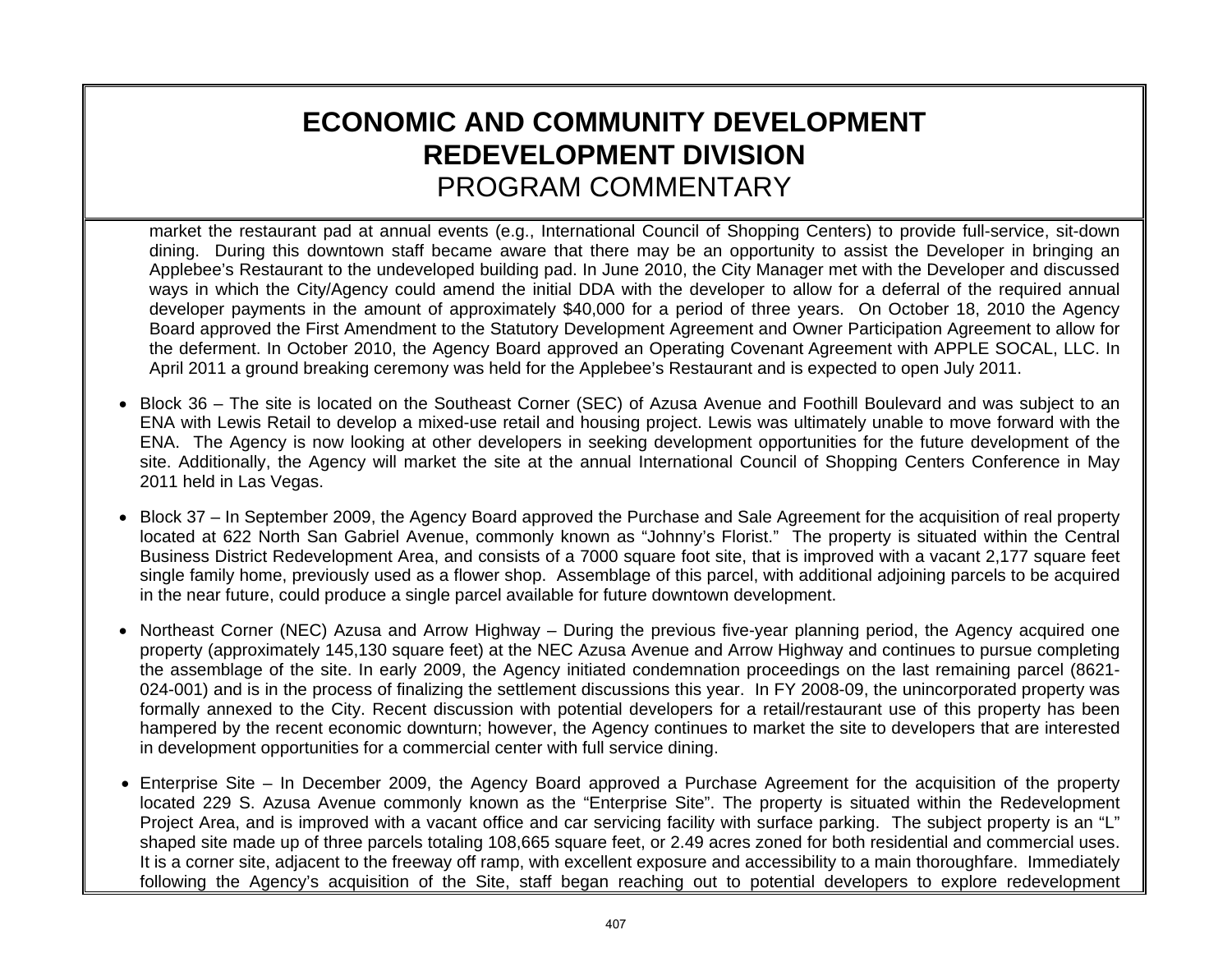opportunities. Some of the land uses considered include hotels, car dealerships, big-box retail, mixed use commercial/residential, supermarkets, home improvement, etc. As a result of this outreach effort, staff began discussions with Kal Pacific & Associates, Inc. of Temecula, California for the possible development of a hotel and restaurant on the Site. Kal Pacific has been developing commercial projects for 25 years. It is anticipated that Kal Pacific will serve as the developer for the proposed hotel project and anticipates entering into an ENA with the Agency. On May 16, 2011, the Agency Board approved the ENA with Kal Pacific, Inc. for the development of a hotel project.

- Commercial Façade Improvements Three businesses in the 600 Block of north Azusa Avenue received façade improvement rebates and one business received an FF & E Loan.
- Business Development Programs Continued financial assistance and partnerships with the Chamber of Commerce, working to increase their participation and responsibilities as they work toward becoming self-sufficient.
- Buxton Study In late Dec 2009, the Agency conducted a Buxton Study of the city to help boost economic development and attract retailers to the city. In an effort to find the best locations for new retailers, Buxton identified three potential sites within the city (Azusa Avenue & Foothill Boulevard, Azusa Avenue and I-210, and Azusa Avenue and Arrow Hwy). Buxton examined the retail potential based on the following analyses: 1) the primary drive time trade area; 2) customers in each area were segmented according to buying habits and lifestyles; 3) profile of Azusa's customers within each of the trade areas was developed; and 4) surplus/leakage for 11 major store types and 49 minor stores types were determined for the trade area. The Agency is utilizing the Buxton study to negotiate with potential developers' interest in development opportunities within the city. Further, the Buxton study will allow the City to make more informed decisions about investments in infrastructure and can focus resources on areas of higher development potential. Additionally, the Buxton study will also serve as a marketing tool at the International Council of Shopping Centers conference held annually.
- The Agency continues to participate in pro-active marketing efforts targeting developers and businesses. Efforts included attendance at the International Council of Shopping Center conventions, attendance at the San Gabriel Valley Economic Partnership conferences, and a San Gabriel Valley Tribune advertisement highlighting Azusa and its current projects.

#### **2. Increase the affordable housing opportunities for Azusa residents.**

- Housing Program Continued to provide financial assistance to approximately 20 low income homeowners for home improvements, and provided referral and information for various first-time homebuyer and Section 8 programs.
- $\bullet$  9<sup>th</sup> and Alameda Site In December 2008, the Agency Board approved a Purchase Agreement for the acquisition of the property located at 902, 906, 908, and 912 North Alameda Avenue, commonly known as the "Miller Site." The subject property is situated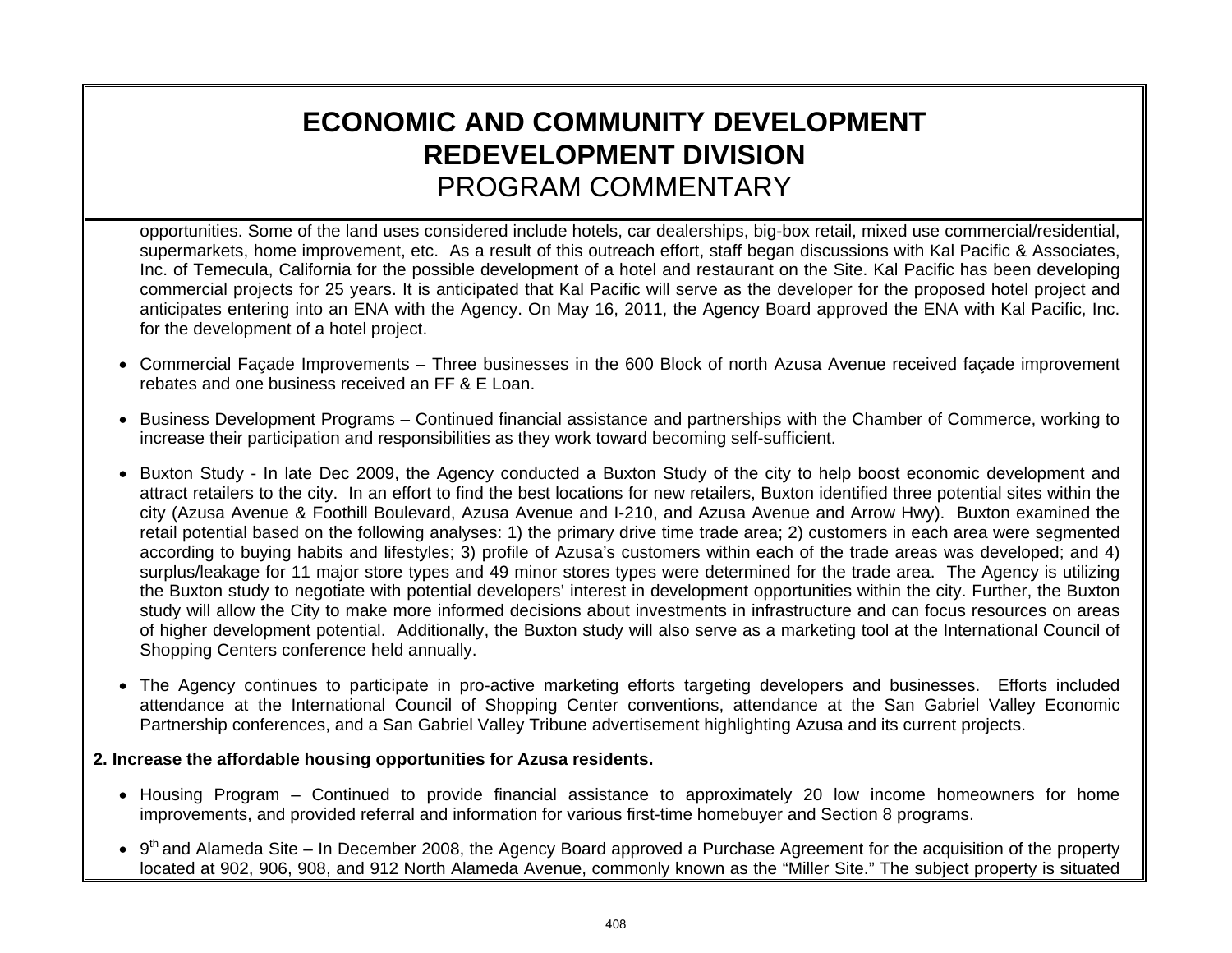within the Central Business District Redevelopment Area, and consists of 4 parcels. Each parcel consists of 7,000 square feet, totaling 28,000 square feet. Three of the four parcels are improved with two single family homes and one duplex. The remaining parcel is unimproved. The land assemblage of this parcel could produce a single parcel available for a future affordable housing development project. The Agency is currently seeking affordable housing developers who may be interested in housing development opportunities. In June 2009, the Agency recruited the service of Overland Pacific and Cutler to complete a Replacement Housing Plan of the former "Miller site." The plan is the result of the proposed redevelopment properties located in the Merged Central Business District and West End Redevelopment Area and to determine the impact of, and be in compliance with the requirements for, replacement housing contemplated under the California Redevelopment Law.

- Down Payment Assistance Loan Program (DPAP) DPAP provides down payment assistance up to \$140,000 to eligible low-tomoderate income first time homebuyers. Azusa residents, in particular those members of the community that contribute to the vitality of the City, such as teachers, policemen, firefighters and nurses, are given first priority to apply for these deferred payment loans. In FY 2009-10, no loans were funded. Due to the downturn in the economy and budget constraints, this program is temporarily on hold.
- Affordable Housing Projects In FY 2008-09 and through March 2010, the Agency began acquiring blighted properties and assembling sites suitable for quality affordable housing development located at the Atlantis Gardens site. By February 2010, the Agency acquired and demolished a minimum of 16 properties for this purpose. The Agency acquired two additional properties and closed escrow in January 2011. To promote the development and preservation of affordable housing, in early January 2010, the Agency prepared a Request for Qualifications ("RFQ") to solicit interest from potential development partners for the construction and/or rehabilitation of rental and owner-occupied housing for very-low, low and moderate income families. In July 2010, the Agency issued a Developer Request for Proposal (RFP) to the seven firms on the Pre-Qualification List. Agency staff received five proposals from the following developers:

#### 1. AMCAL

2. A joint venture of Jamboree Housing and Bridge Housing

3. Mercy Housing

4. National Community Renaissance (National CORE)

5. A joint venture of The Olson Company, TELACU, Related, and Homework House

The five development proposals were then reviewed and scored by Agency staff and the Agency's redevelopment consultants, Urban Futures, Inc. and HR&A Advisors Inc. (HR&A is under contract with the Los Angeles County Community Development Commission). In December 2010, the Agency Board approved Mercy Housing as the developer for the project site. Their proposal calls for a \$74.7 million project consisting of 193 units built in three phases. The design would be two and three story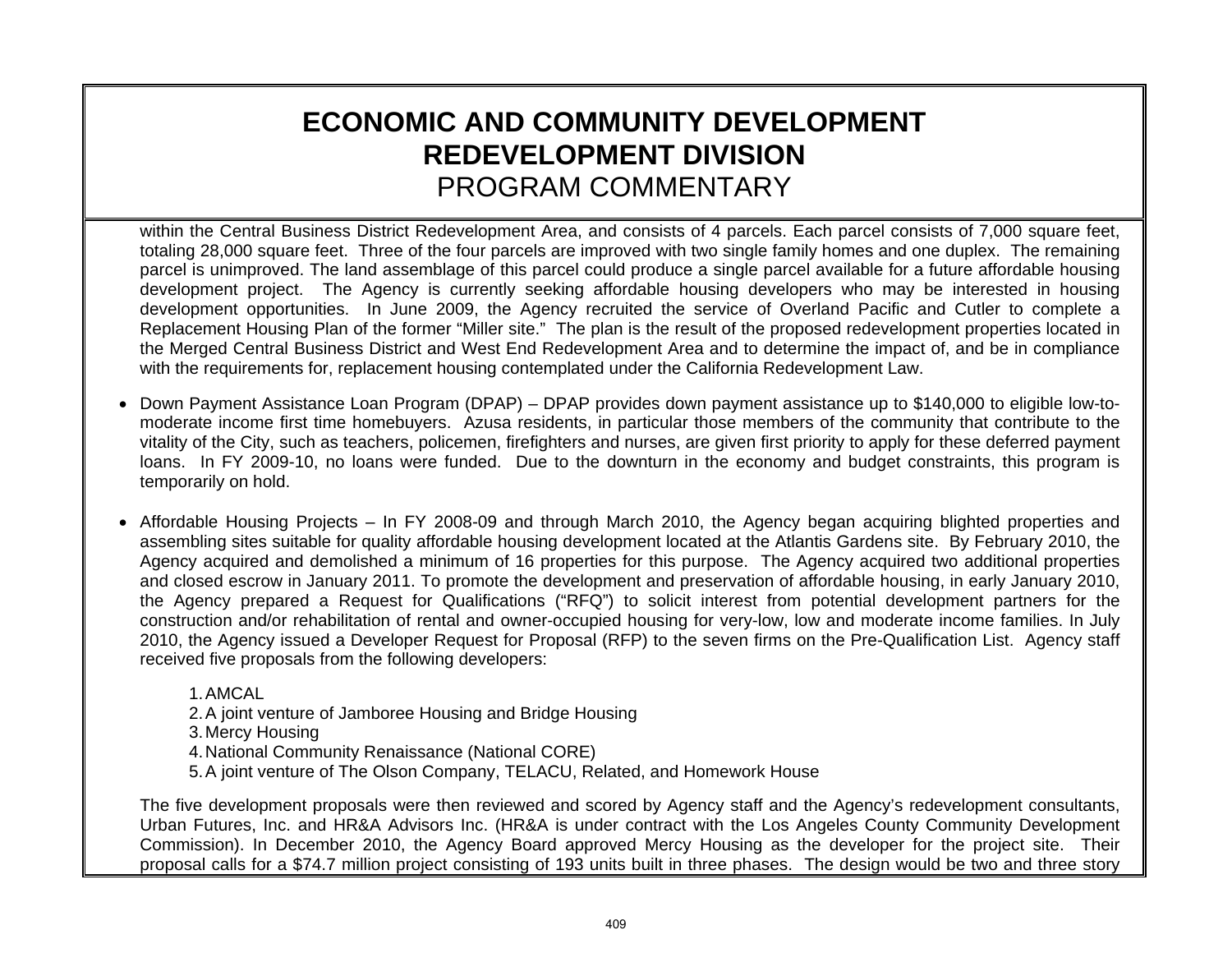townhomes with 31,000 square feet of open space and an on-site property management and tenant services component, including the Homework House. It is the developer's intent to leverage a number of tax credits and subsidies, including City of Industry funds.

• Affordable Housing Monitoring – Agency continues to monitor its affordable housing units and negotiate maintenance of same. Additionally, the Agency will soon enter into contract with Urban Futures to provide ongoing affordable housing monitoring and compliance services. It is anticipated that Urban Futures will assist in the management of its DPAP, Rental Housing Programs, and Mobile Home Parks compliance monitoring.

#### **STRATEGIC GOALS:**

- Significantly increase general fund revenues through economic development processes that significantly improve the goods & services available to Azusa residents and the surrounding region, and revitalize Downtown Azusa.
- Increase affordable housing opportunities for Azusa residents.

#### **FY 11-12 PROPOSED INDEBTEDNESS:**

The Agency does not propose to issue any new bond debt in FY 2011-12 at this time.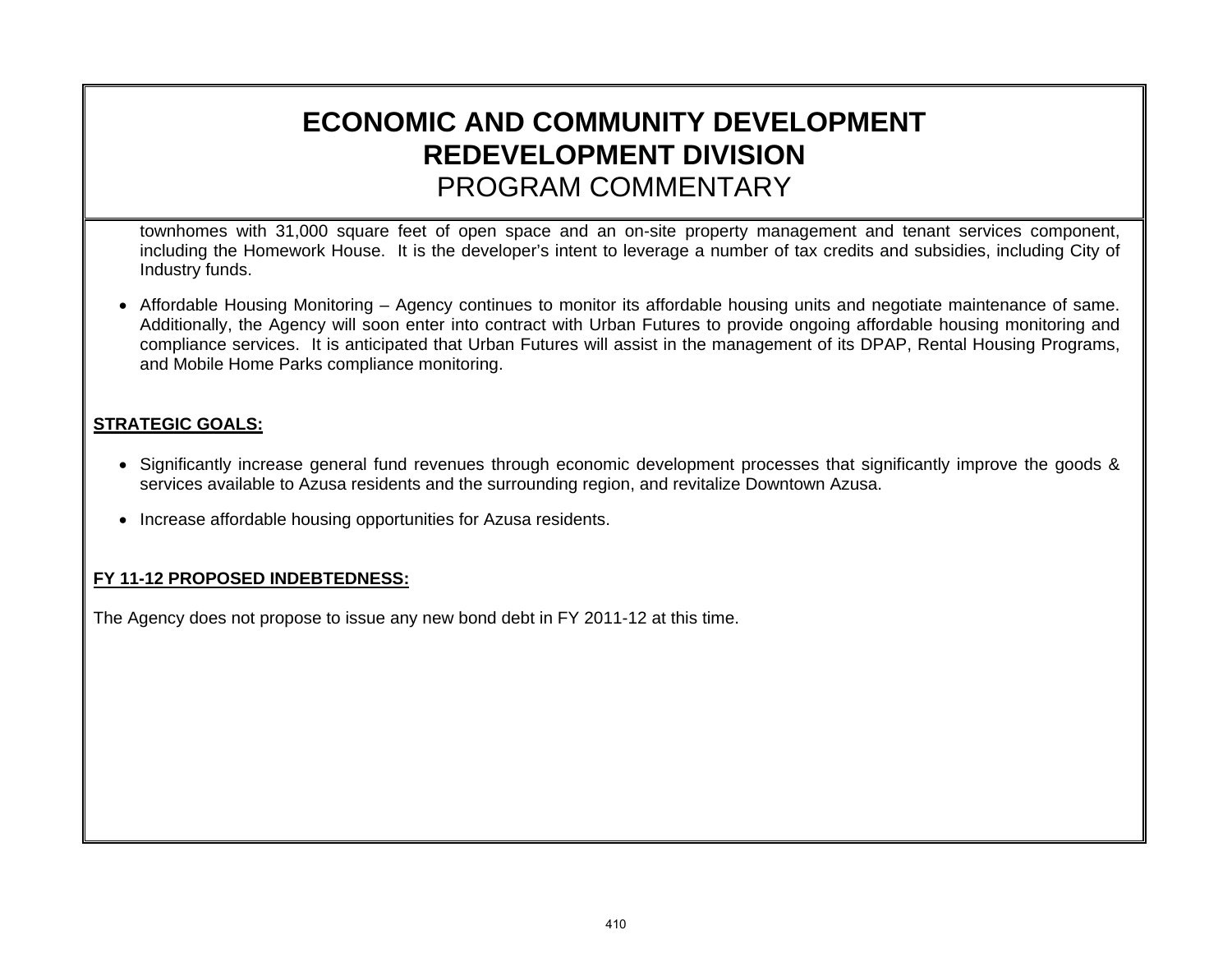#### **THIS PAGE INTENTIONALLY LEFT BLANK**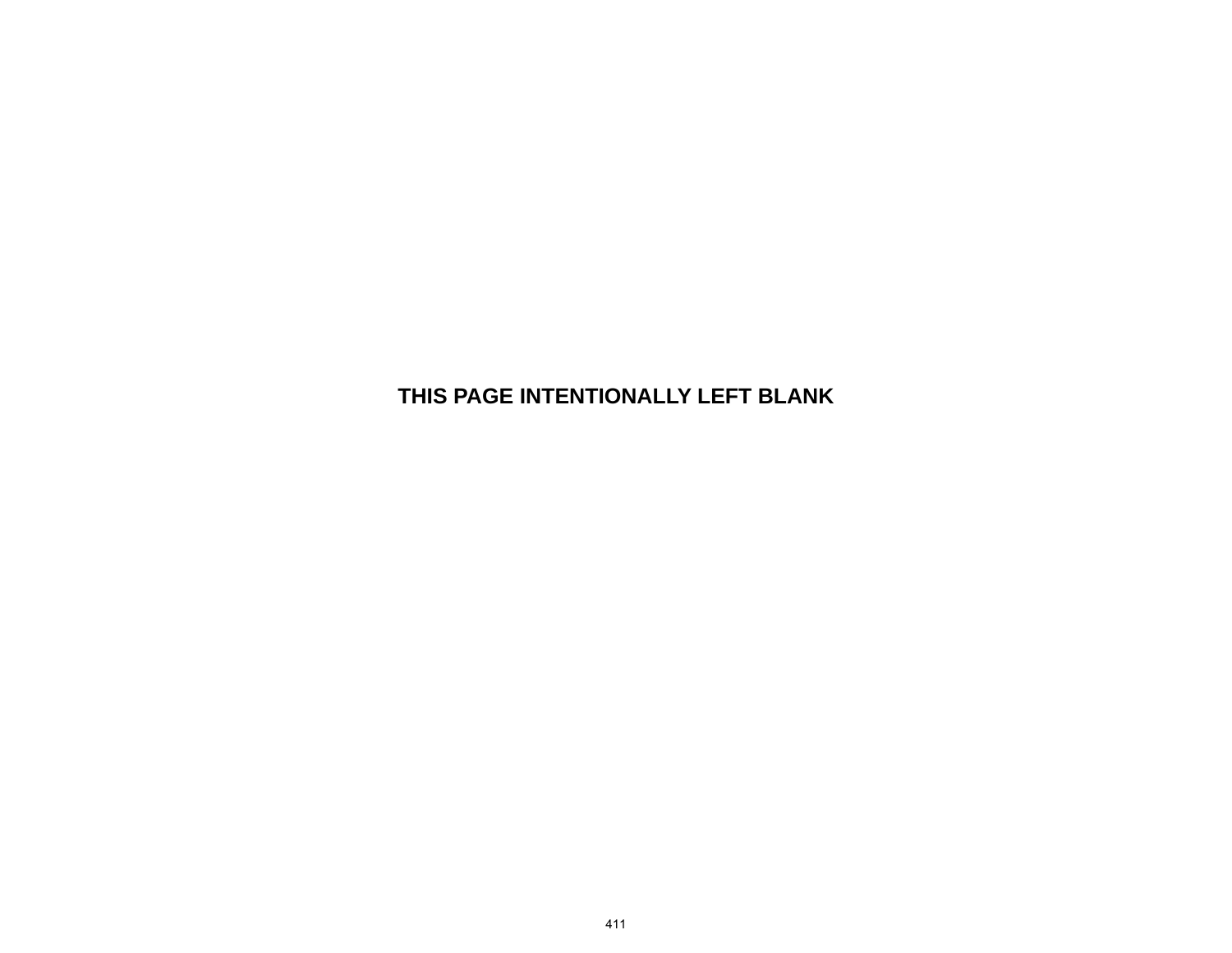# **Budget Division:** *REDEVELOPMENT AGENCY - ADMINISTRATION*

## **Full Time Positions**

## **Part Time Positions**

|                                                                                                                        | FY 10-11   | $FY$ 11-12 | FY 10-11          | FY 11-12  |                           | FY 10-11 | FY 11-12       | FY 10-11 | FY 11-12 |
|------------------------------------------------------------------------------------------------------------------------|------------|------------|-------------------|-----------|---------------------------|----------|----------------|----------|----------|
|                                                                                                                        | Revised    | Adopted    | Revised           | Adopted   |                           | Revised  | Adopted        | Revised  | Adopted  |
| <b>Position Title</b>                                                                                                  | Allocation | Allocation | Salary            | Salary    | <b>Position Title</b>     | Hours    | <b>Hours</b>   | Wages    | Wages    |
| City Manager <sup>(a)</sup>                                                                                            | 0.50       |            | $0.50$ \\$110,260 |           | \$110,260 Council Stipend | N/A      | N/A            | \$3,600  | \$3,600  |
| Economic and Comm Dev Director <sup>(b)</sup>                                                                          | 0.67       | 0.67       | 103,410           | 103,410   | Dept. Intern              | 450      | $\blacksquare$ | 5,130    | 0        |
| Assistant City Manager <sup>(c)</sup>                                                                                  | 0.20       | 0.20       | 30,080            | 30,080    |                           |          |                |          |          |
| Administrative Services Dir./CFO <sup>(d)</sup>                                                                        | 0.20       | 0.20       | 34,635            | 34,635    |                           |          |                |          |          |
| Controller <sup>(e)</sup>                                                                                              | 0.10       | 0.20       | 11,250            | 20,465    |                           |          |                |          |          |
| Senior Accountant <sup>(f)</sup>                                                                                       | 0.50       | 0.20       | 38,060            | 16,735    |                           |          |                |          |          |
| <b>Administrative Secretary</b>                                                                                        | 1.00       | 1.00       | 58,675            | 59,695    |                           |          |                |          |          |
| Redevelopment Project Manager                                                                                          | 1.00       | 1.00       | 87,365            | 87,365    |                           |          |                |          |          |
| Senior Office Specialist                                                                                               | 1.00       | 1.00       | 50,410            | 50,410    |                           |          |                |          |          |
|                                                                                                                        |            |            |                   |           |                           |          |                |          |          |
|                                                                                                                        |            |            |                   |           |                           |          |                |          |          |
| (a)<br>.50 FTE Administration                                                                                          |            |            |                   |           |                           |          |                |          |          |
| .33 FTE Comm Dev-Planning                                                                                              |            |            |                   |           |                           |          |                |          |          |
| $\left( c\right)$<br>.80 FTE Administration                                                                            |            |            |                   |           |                           |          |                |          |          |
| .80 FTE Administrative Services-Finance                                                                                |            |            |                   |           |                           |          |                |          |          |
| <sup>(e)</sup> FY 2010-11: .90 FTE Administrative Services-Finance; FY 2011-12: .80 FTE Adminstrative Services-Finance |            |            |                   |           |                           |          |                |          |          |
| FY 2010-11: .50 FTE CDBG; FY 2011-12: .50 FTE Prop A, .30 FTE Administrative Services-Finance                          |            |            |                   |           |                           |          |                |          |          |
|                                                                                                                        |            |            |                   |           |                           |          |                |          |          |
|                                                                                                                        |            |            |                   |           |                           |          |                |          |          |
|                                                                                                                        |            |            |                   |           |                           |          |                |          |          |
| <b>TOTAL</b>                                                                                                           | 5.17       |            | 4.97 \$524,145    | \$513,055 | <b>TOTAL</b>              | 450      | 0              | \$8,730  | \$3,600  |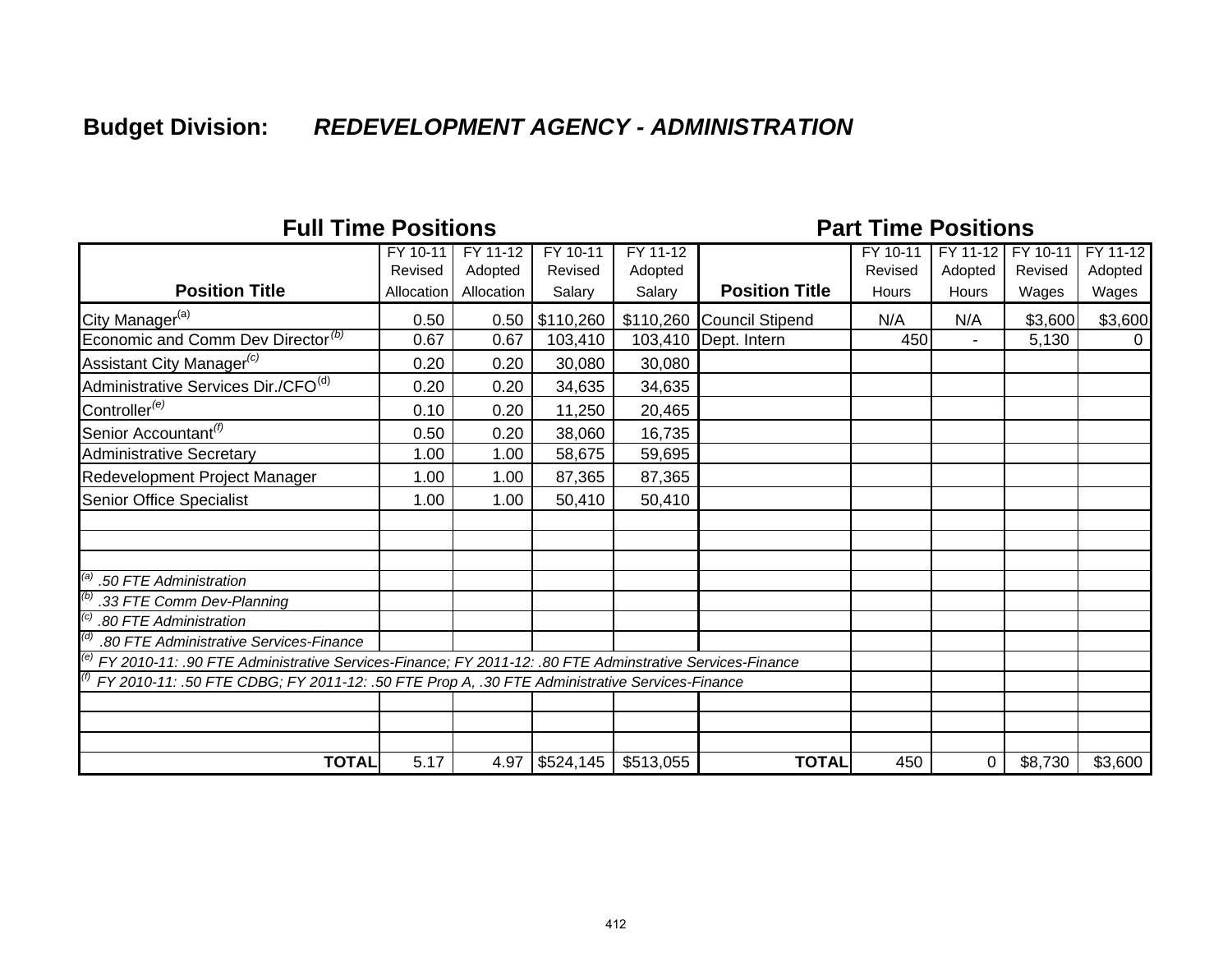# **BUDGET UNIT: ALL FUND 80 DIVISIONS-RDA CIP FUND (SUMMARY)**

|         | <b>DESCRIPTION</b>              | <b>ACTUAL</b> | <b>ACTUAL</b> | <b>REVISED</b> | <b>ADOPTED</b> | <b>VARIANCE</b> |
|---------|---------------------------------|---------------|---------------|----------------|----------------|-----------------|
| Acct. # |                                 | 08-09         | 09-10         | $10 - 11$      | $11 - 12$      |                 |
|         |                                 |               |               |                |                |                 |
|         | <b>PERSONNEL</b>                |               |               |                |                |                 |
| 6003    | Salaries/Regular                | 502,045       | 478,545       | 524,145        | 513,055        | (11,090)        |
| 6006    | Salaries/Temp & Part-Time       | 3,685         | 6,045         | 8,730          | 3,600          | (5, 130)        |
| 6012    | Salaries/Comp-Time              | 1,345         | 3,645         |                |                |                 |
| 6015    | Salaries/Vacation               | 12,870        | 20,445        |                |                |                 |
| 6024    | Salaries/Sick Leave             | 9,030         | 18,840        |                |                |                 |
| 6033    | Overtime Pay/Premium            | 690           |               |                |                |                 |
| 6045    | Standby Pay/Premium             | 1,605         | 1,605         | 1,595          | 1,450          | (145)           |
| 6048    | Salaries/Language Pay           | 3,615         | 3,620         | 3,600          | 4,080          | 480             |
| 6063    | Salaries/Jury Duty              | 605           |               |                |                |                 |
| 6069    | Allowances/Vehicle              | 9,410         | 7,200         | 9,380          | 4,700          | (4,680)         |
| 6070    | Allowances/Telephone            | 755           | 755           | 750            | 750            |                 |
| 6101    | PERS/Employee Contribution      | 38,310        | 37,545        | 37,070         | 36,565         | (505)           |
| 6105    | PERS/Employer Contribution      | 65,690        | 62,735        | 61,130         | 65,900         | 4,770           |
| 6109    | PARS/Employer                   | 15,950        | 17,865        | 24,430         | 25,045         | 615             |
| 6125    | FICA/Employer Contrib/Med       | 9,040         | 9,375         | 9,015          | 8,760          | (255)           |
| 6133    | Retiree Health Premium Reimb    |               |               |                | 1,335          | 1,335           |
| 6140    | Life Insurance Allocation       | 2,265         | 1,370         | 1,430          | 1,395          | (35)            |
| 6155    | <b>Workers' Comp Allocation</b> | 21,655        | 21,610        | 21,645         | 20,960         | (685)           |
| 6160    | <b>LTD Insurance Allocation</b> | 5,120         | 5,705         | 4,045          | 3,995          | (50)            |
| 6165    | <b>Unemployment Allocation</b>  | 535           | 550           | 630            | 605            | (25)            |
| 6175    | <b>Benefits/Flex Plan</b>       | 76,245        | 76,660        | 80,565         | 79,810         | (755)           |
| 6180    | Deferred Comp/Employer Paid     | 12,690        | 14,620        | 13,930         | 13,935         | 5               |
|         | <b>PERSONNEL SUBTOTAL</b>       | 793,155       | 788,735       | 802,090        | 785,940        | (16, 150)       |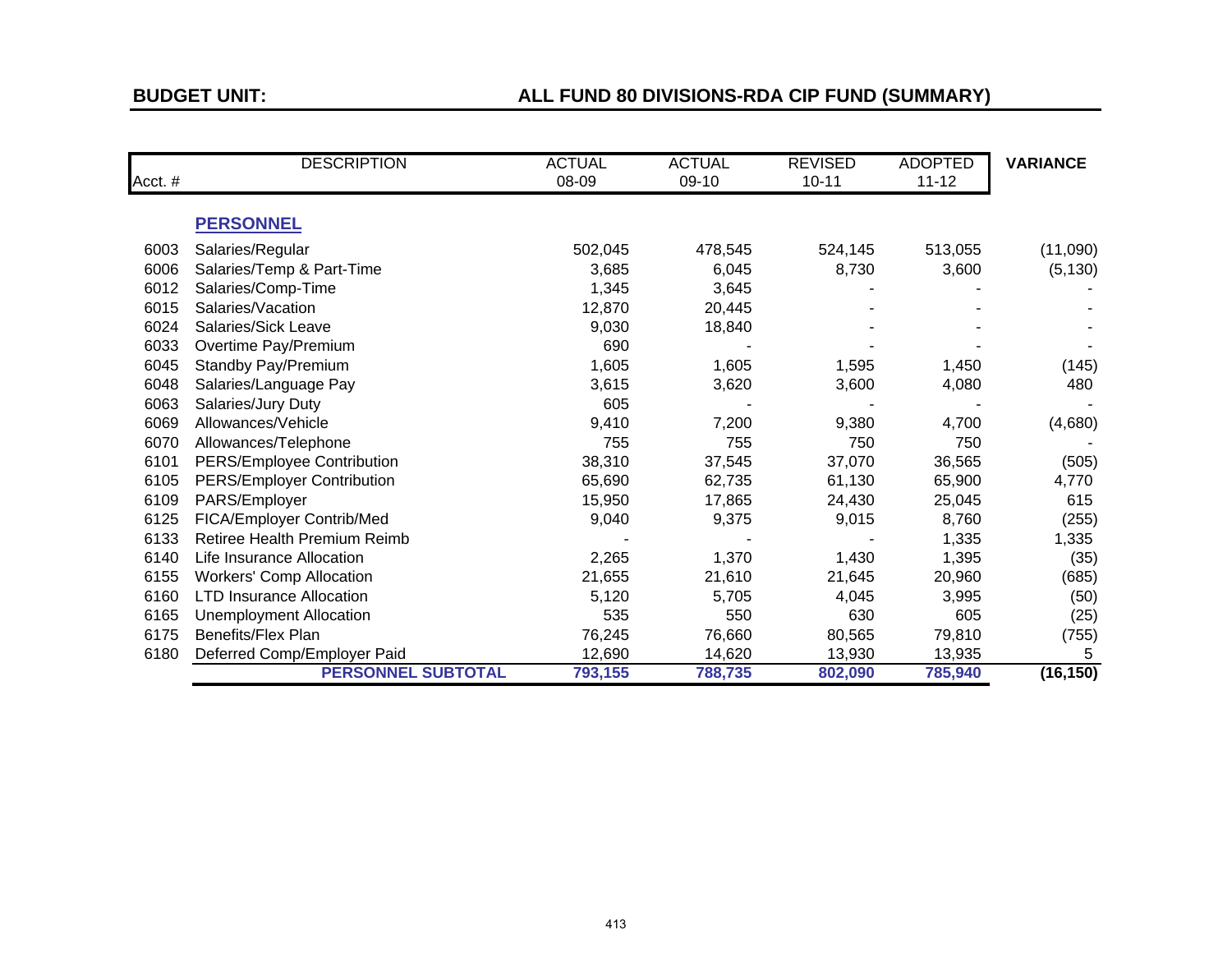| <b>Account Number</b>                  |      | <b>Description</b>                                                                                                                                                                                                                                                                                                    | Cost      |
|----------------------------------------|------|-----------------------------------------------------------------------------------------------------------------------------------------------------------------------------------------------------------------------------------------------------------------------------------------------------------------------|-----------|
| CapPrj/<br><b>Merged</b><br>80xxxxxxxx | 6230 | Dues/Subscriptions - California Redevelopment Association (CRA), California Downtown Association,<br>International Council of Shopping Centers (ICSC), National Main Street/Historic Preservation, Notary dues, San<br>Gabriel Valley Economic Partnership and Southern California Association of Governments (SCAG). | \$15,100  |
|                                        | 6235 | Meeting/Conferences - California Redevelopment Association (CRA) annual conference and meetings,<br>California Society of Municipal Finance Officers (CSMFO) meetings, ICSC Conferences with Booth Rental,<br>developer meetings, and marketing conferences.                                                          | \$8,000   |
|                                        | 6301 | Legal Fees - For various projects in Downtown North, Block 36 and miscellaneous projects.                                                                                                                                                                                                                             | \$100,000 |
|                                        | 6315 | Accounting/Auditing Services - Services include annual independent audit for the Redevelopment Agency, its<br>tax allocation bonds, and two 1992 mortgage revenue refunding bond issues.                                                                                                                              | \$17,000  |
|                                        | 6325 | <b>Appraisal Fees - Miscellaneous projects.</b>                                                                                                                                                                                                                                                                       | \$42,500  |
|                                        | 6345 | Program Consultants - Senior project management services for the following projects: Block 36, Downtown<br>North, NEC Arrow & Azusa, Block 37 and miscellaneous projects.                                                                                                                                             | \$149,000 |
|                                        | 6399 | Professional Services - Miscellaneous consulting services including environmental investigations, CEQA<br>studies, parking studies, etc., for the following projects: Downtown North, NEC Arrow & Azusa and miscellaneous<br>projects.                                                                                | \$57,500  |
|                                        | 6493 | <b>Outside Services &amp; Repairs - HdL Sales and Property Tax systems.</b>                                                                                                                                                                                                                                           | \$25,000  |
|                                        | 6509 | Publications - Demographic data, miscellaneous marketing/statistical publications, CRA brochures, and<br>redevelopment legal guides.                                                                                                                                                                                  | \$100     |
|                                        |      | (continued)                                                                                                                                                                                                                                                                                                           |           |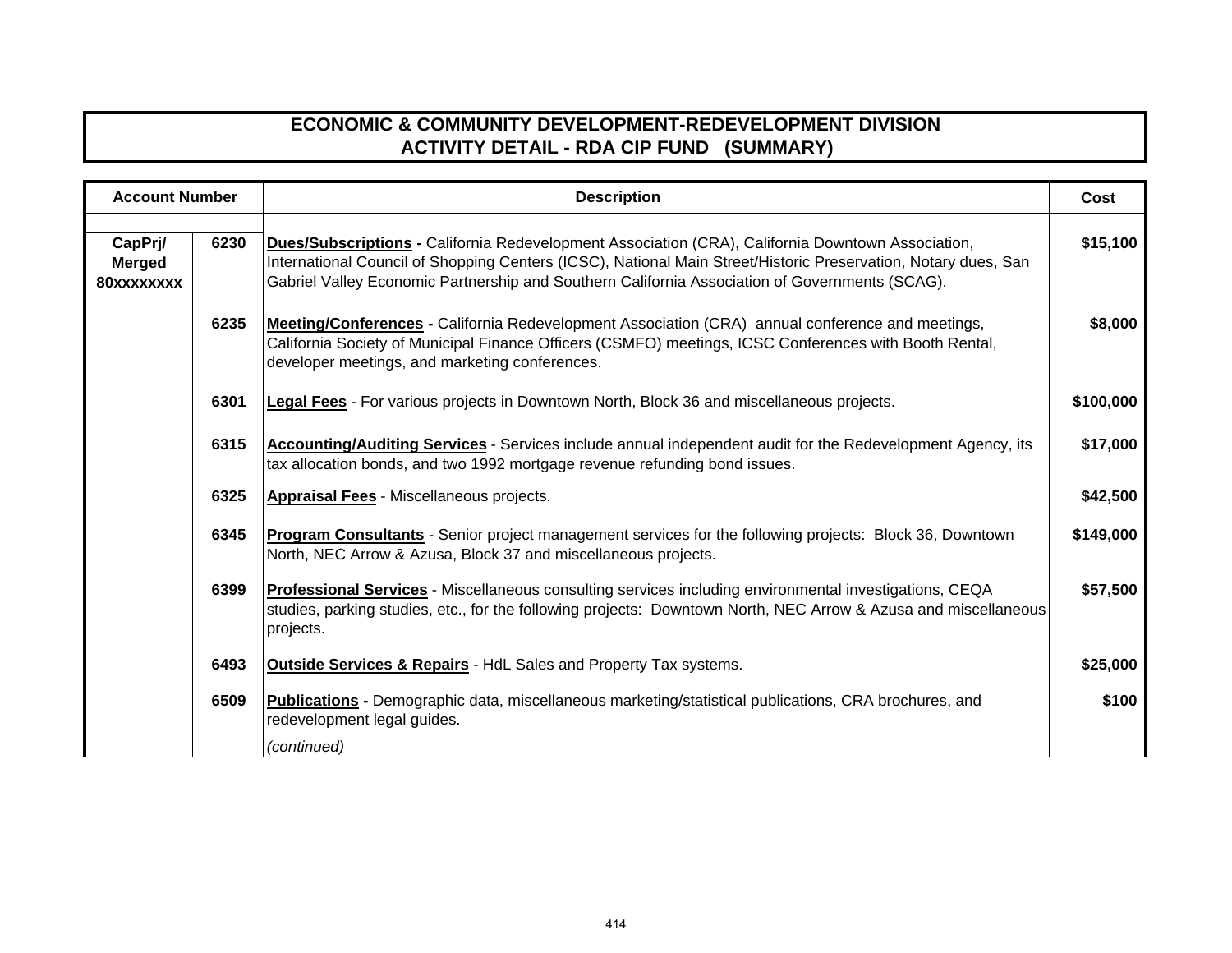| 6527 | <b>Computer Supplies - Toners, CDs, etc.</b>                                                                                                                                                              | \$500     |
|------|-----------------------------------------------------------------------------------------------------------------------------------------------------------------------------------------------------------|-----------|
| 6530 | <b>Office Supplies</b> - Various office supplies such as folders, binders, pens, etc.                                                                                                                     | \$3,000   |
| 6572 | <b>Office Furniture &amp; Equipment</b> - Purchase of furniture and equipment as needed.                                                                                                                  | \$500     |
| 6601 | Advertising - Economic development marketing advertisements in the San Gabriel Valley Tribune, and other<br>minor ads, e.g., Golden Days program ad, Azusa Chamber directory ad, etc.                     | \$12,000  |
| 6610 | Bond Administration - Fees associated with bond issues. Pays for bond disclosure services, arbitrage rebate<br>calculation services, and annual trustee administrative fees for the Agency's bond issues. | \$32,200  |
| 6625 | <b>Program Expense - Marketing brochures, newsletters, promotional giveaways for ICSC conferences, and</b><br>ribbon cuttings and groundbreakings. Also includs special mailings and project meetings.    | \$29,000  |
| 6630 | Community Programs - Miss Azusa-\$10,000; Miss Outstanding-\$5,000; Chamber of Commerce-\$32,545; and<br>Winter Fiesta-\$1,000.                                                                           | \$48,545  |
| 6815 | Maint & Repairs/Bldgs - Maintenance for Agency-owned properties.                                                                                                                                          | \$33,000  |
| 6835 | Maint & Repair/Equipment - Repairs of equipment.                                                                                                                                                          | \$300     |
| 7001 | Interest Expense - Interest reflects anticipated cash flow and scheduled reimbursements to City for<br>administration.                                                                                    | \$200,000 |
| 7027 | <b>Assistance from City (Overhead/Departmental Allocations)</b> - Payment to the General Fund for overhead and<br>service allocations.                                                                    | \$200,000 |
| 7035 | <b>Grants-In-Aid</b> - Incentives for quality restaurant tenant attraction.                                                                                                                               | \$200,000 |
| 7110 | Land Preparation - Allowance for preparation of acquired properties for various projects.                                                                                                                 | \$50,000  |
| 7115 | Land Disposal Expense - Closing costs, title reports, other fees associated with the purchase and sale of<br>properties.                                                                                  | \$20,000  |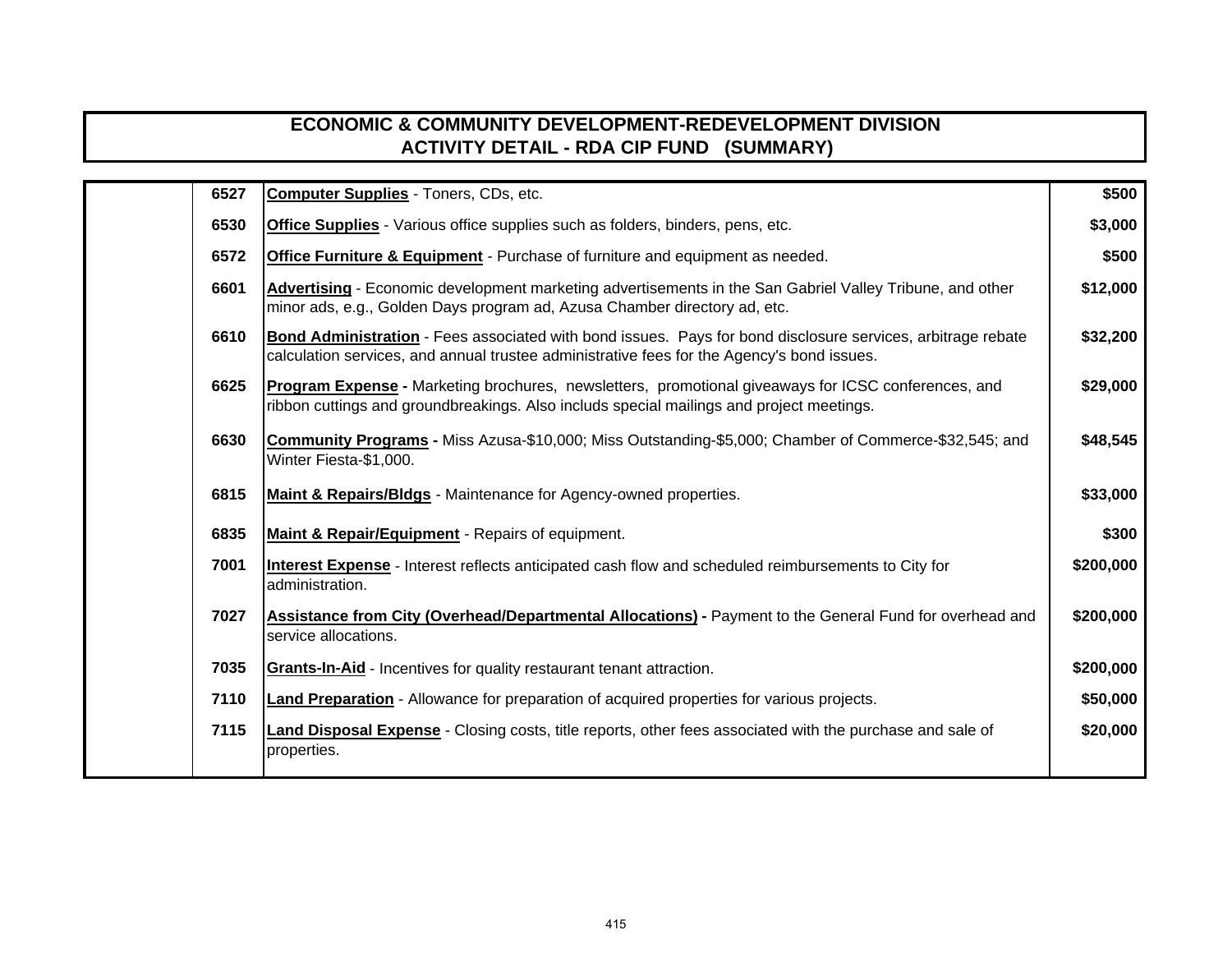# **BUDGET UNIT: ALL FUND 80 DIVISIONS-RDA CIP FUND (SUMMARY)**

|        | <b>DESCRIPTION</b>                    | <b>ACTUAL</b><br>08-09 | <b>ACTUAL</b><br>09-10 | <b>REVISED</b><br>$10 - 11$ | <b>ADOPTED</b><br>$11 - 12$ | <b>VARIANCE</b> |
|--------|---------------------------------------|------------------------|------------------------|-----------------------------|-----------------------------|-----------------|
| Acct.# |                                       |                        |                        |                             |                             |                 |
|        | <b>OPERATIONS</b>                     |                        |                        |                             |                             |                 |
| 6220   | <b>Training Schools</b>               | 495                    |                        | 500                         |                             | (500)           |
| 6230   | Dues & Subscriptions                  | 14,540                 | 12,985                 | 15,100                      | 15,100                      |                 |
| 6235   | Meetings & Conferences                | 4,250                  | 8,040                  | 8,000                       | 8,000                       |                 |
| 6240   | Mileage Reimbursement                 | 10                     | 25                     |                             |                             |                 |
| 6301   | <b>Legal Fees</b>                     | 340,905                | 238,165                | 292,500                     | 100,000                     | (192, 500)      |
| 6315   | <b>Accounting/Auditing Services</b>   | 15,700                 | 12,100                 | 17,000                      | 17,000                      |                 |
| 6325   | <b>Appraisal Fees</b>                 | 64,900                 | 14,400                 | 57,500                      | 42,500                      | (15,000)        |
| 6340   | <b>Special Studies</b>                |                        | 104,375                |                             |                             |                 |
| 6345   | <b>Program Consultants</b>            | 233,780                | 194,215                | 228,000                     | 149,000                     | (79,000)        |
| 6399   | Professional Services/Other           | 130,885                | 35,335                 | 110,000                     | 57,500                      | (52, 500)       |
| 6493   | <b>Outside Services &amp; Repairs</b> | 24,665                 | 40,370                 | 25,000                      | 25,000                      |                 |
| 6509   | Publications/Other                    | 25                     |                        | 100                         | 100                         |                 |
| 6521   | <b>Messenger Service</b>              | 215                    | 185                    | 300                         | 300                         |                 |
| 6527   | Supplies/Computer/Small Equipment     | 40                     |                        | 500                         | 500                         |                 |
| 6530   | <b>Office Supplies</b>                | 3,395                  | 2,910                  | 3,000                       | 3,000                       |                 |
| 6539   | Printing, Binding & Duplicating       | 285                    | 175                    | 400                         | 400                         |                 |
| 6563   | Supplies/Special                      | 60                     |                        | 100                         | 100                         |                 |
| 6572   | Office Furniture & Equipment          | 910                    | 85                     | 500                         | 500                         |                 |
| 6601   | <b>Advertising Expense</b>            | 670                    | 11,715                 | 12,000                      | 12,000                      |                 |
| 6610   | <b>Bond Administration</b>            | 24,200                 | 32,200                 | 26,500                      | 32,200                      | 5,700           |
| 6611   | <b>Bond Issuance Expense</b>          | 21,855                 |                        |                             |                             |                 |
| 6625   | Program Expense                       | 25,445                 | 15,910                 | 44,000                      | 29,000                      | (15,000)        |
| 6630   | <b>Community Program Support</b>      | 52,000                 | 51,925                 | 48,545                      | 48,545                      |                 |
| 6645   | <b>Relocation Costs</b>               | 2,230,000              |                        |                             |                             |                 |
| 6650   | <b>Rehabilitation Costs</b>           | 63,475                 |                        |                             |                             |                 |
| 6815   | Maint & Repairs/Bldgs                 | 20,170                 | 54,465                 | 58,000                      | 33,000                      | (25,000)        |
| 6835   | Maint & Repair/Equipment              | 105                    | 140                    | 300                         | 300                         |                 |
| 6904   | Utilities/Other                       | 9,685                  | 3,485                  | 5,000                       | 5,000                       |                 |
| 6915   | Utilities/Telephone                   | 905                    | 1,410                  | 1,200                       | 1,200                       |                 |
| 7001   | Interest Expense                      | 592,445                | 697,675                | 200,000                     | 200,000                     |                 |
| 7027   | Assistance from City to Redev         |                        | 200,000                | 200,000                     | 200,000                     |                 |
| 7035   | Grants-In-Aid                         | 38,920                 | 55,965                 | 200,000                     | 200,000                     |                 |
| 7099   | Miscellaneous                         | 751,000                |                        |                             |                             |                 |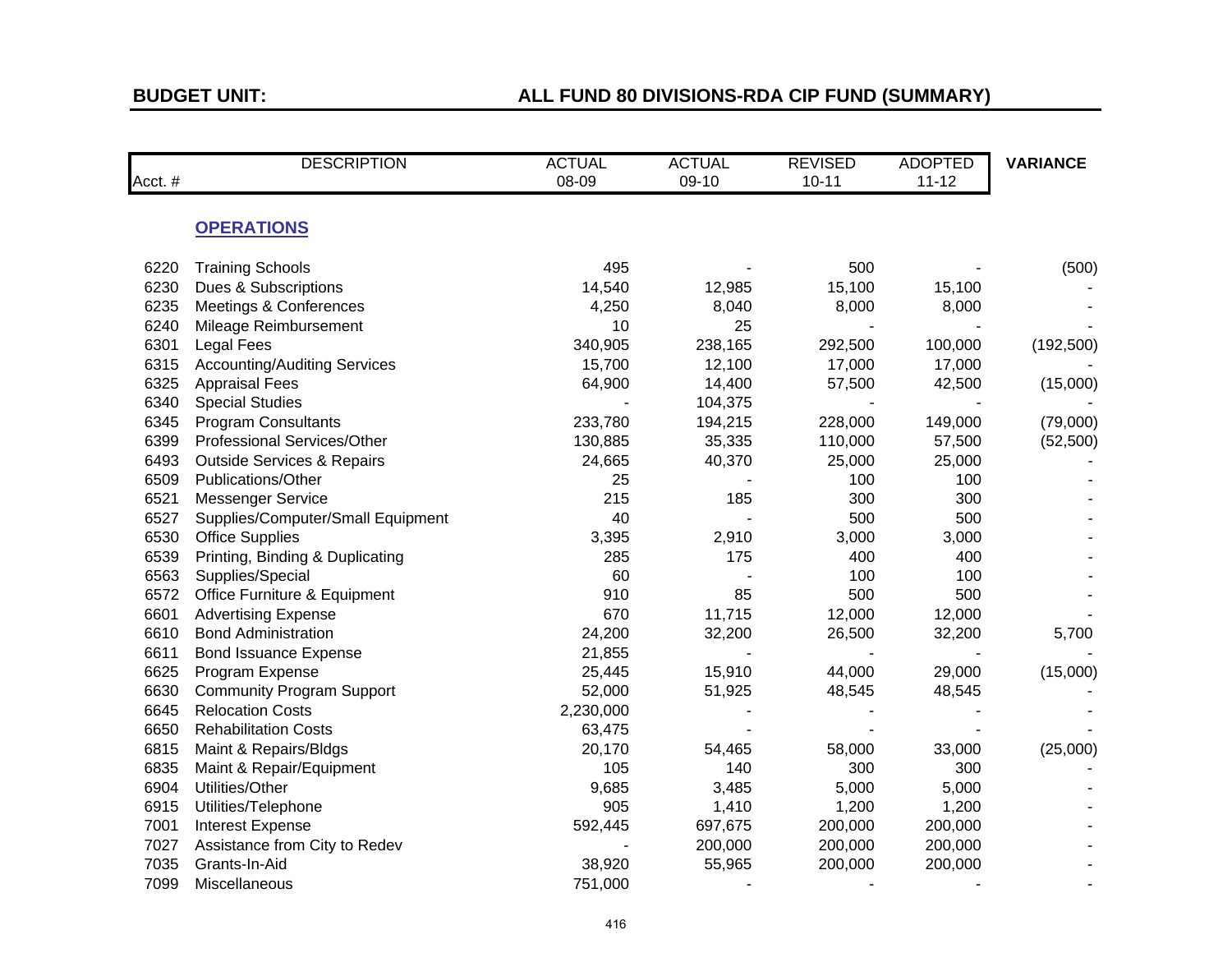# **BUDGET UNIT: ALL FUND 80 DIVISIONS-RDA CIP FUND (SUMMARY)**

| Acct. # | <b>DESCRIPTION</b>             | <b>ACTUAL</b><br>08-09 | <b>ACTUAL</b><br>09-10 | <b>REVISED</b><br>$10 - 11$ | <b>ADOPTED</b><br>$11 - 12$ | <b>VARIANCE</b> |
|---------|--------------------------------|------------------------|------------------------|-----------------------------|-----------------------------|-----------------|
|         |                                |                        |                        |                             |                             |                 |
|         | <b>OPERATIONS SUBTOTAL</b>     | 4,665,935              | 1,788,255              | 1,554,045                   | 1,180,245                   | (373, 800)      |
|         | <b>CAPITAL OUTLAY</b>          |                        |                        |                             |                             |                 |
| 7105    | Land Acquisition               | 750                    |                        |                             |                             |                 |
| 7110    | Land Preparation               | 510,275                | 78,350                 |                             | 50,000                      | 50,000          |
| 7115    | <b>Land Disposal Expense</b>   | 7,600                  | 6,175                  | 32,500                      | 20,000                      | (12,500)        |
| 7145    | Lines, Mains & Sewers          |                        | 25,140                 |                             |                             |                 |
| 7170    | Highways/Streets/Roadway       |                        | 3,115                  | 388,885                     |                             | (388, 885)      |
| 7176    | Sidewalks / Crosswalks         |                        | 90                     | 351,450                     |                             | (351,450)       |
|         | <b>CAPITAL OUTLAY SUBTOTAL</b> | 518,625                | 449,870                | 917,575                     | 70,000                      | (847, 575)      |
|         | <b>TRANSFERS OUT</b>           |                        |                        |                             |                             |                 |
| 5950    | Transfers Out                  | 3,427,520              | 6,731,620              | 2,220,820                   | 2,163,965                   | (56, 855)       |
|         | <b>TRANSFERS OUT SUBTOTAL</b>  | 3,427,520              | 6,731,620              | 2,220,820                   | 2,163,965                   | (56, 855)       |
|         |                                |                        |                        |                             |                             |                 |
|         | <b>RDA CIP FUND TOTAL:</b>     | 9,405,235              | 9,758,480              | 5,494,530                   | 4,200,150                   | (1, 294, 380)   |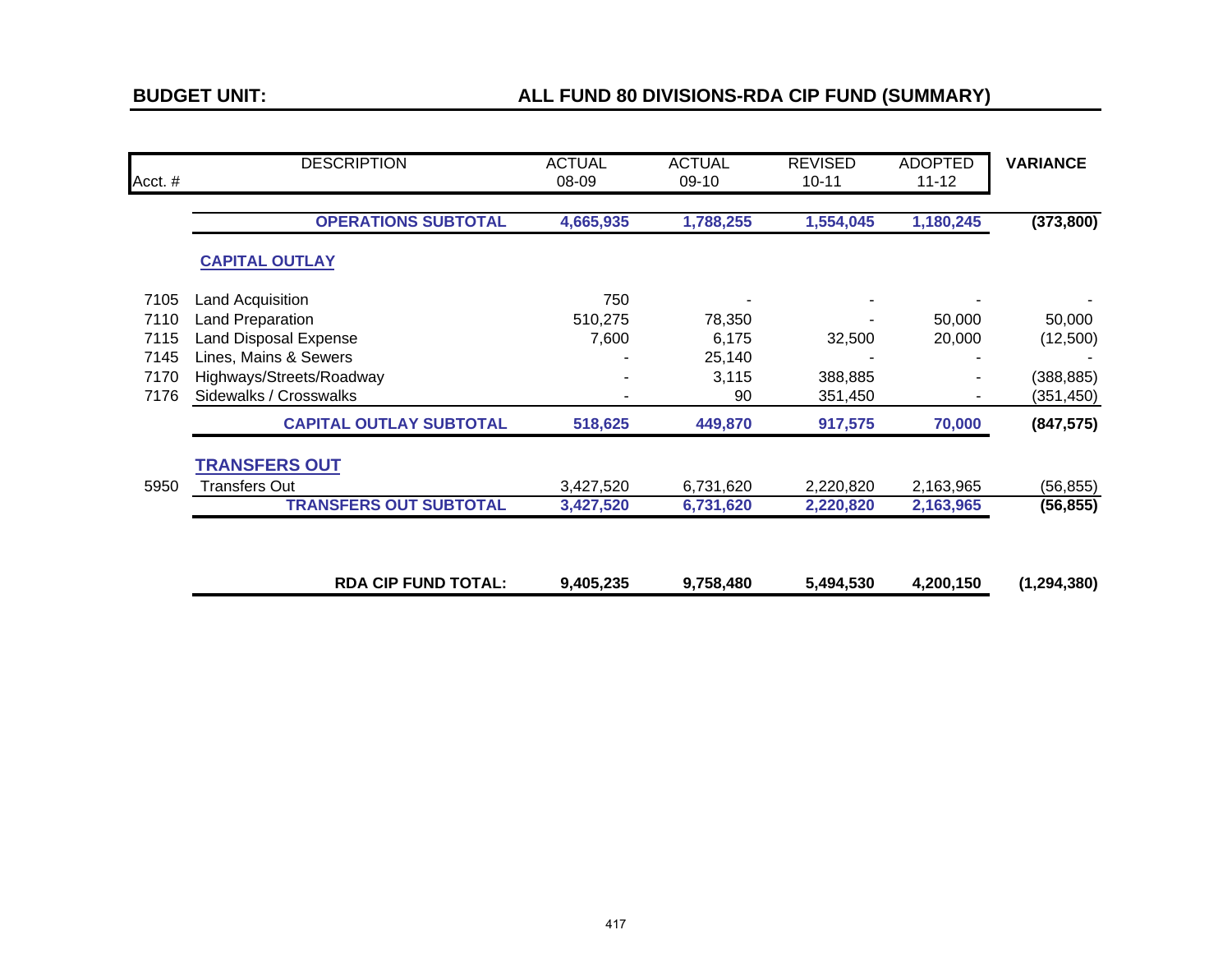| <b>Account Number</b>                     |      | <b>Description</b>                                                                                                                                                                                                                                                                                                    | Cost     |
|-------------------------------------------|------|-----------------------------------------------------------------------------------------------------------------------------------------------------------------------------------------------------------------------------------------------------------------------------------------------------------------------|----------|
| CapPrj/<br>Merged/<br>Admin<br>8010110000 | 6230 | Dues/Subscriptions - California Redevelopment Association (CRA), California Downtown Association,<br>International Council of Shopping Centers (ICSC), National Main Street/Historic Preservation, Notary dues, San<br>Gabriel Valley Economic Partnership and Southern California Association of Governments (SCAG). | \$15,100 |
|                                           | 6235 | Meeting/Conferences - California Redevelopment Association (CRA) annual conference and meetings,<br>California Society of Municipal Finance Officers (CSMFO) meetings, ICSC Conferences with Booth Rental,<br>developer meetings, and marketing conferences.                                                          | \$8,000  |
|                                           | 6301 | <b>Legal Fees - Miscellaneous attorney fees.</b>                                                                                                                                                                                                                                                                      | \$10,000 |
|                                           | 6315 | Accounting/Auditing Services - Services include annual independent audit for the Redevelopment Agency, its<br>tax allocation bonds, and two 1992 mortgage revenue refunding bond issues.                                                                                                                              | \$17,000 |
|                                           | 6345 | <b>Program Consultants</b> - To provide general project management staff support for the current level of<br>redevelopment activity.                                                                                                                                                                                  | \$80,000 |
|                                           | 6399 | Professional Service - Miscellaneous economic development specialized analysis as necessary.                                                                                                                                                                                                                          | \$5,000  |
|                                           | 6493 | <b>Outside Services &amp; Repairs - HdL Sales and Property Tax systems.</b>                                                                                                                                                                                                                                           | \$25,000 |
|                                           | 6509 | <b>Publications -</b> Demographic data, miscellaneous marketing/statistical publications, CRA brochures, and<br>redevelopment legal guides.                                                                                                                                                                           | \$100    |
|                                           | 6527 | Computer Supplies - Toners, CDs, etc.                                                                                                                                                                                                                                                                                 | \$500    |
|                                           | 6530 | <b>Office Supplies</b> - Various office supplies such as folders, binders, pens, etc.                                                                                                                                                                                                                                 | \$3,000  |
|                                           | 6572 | <b>Office Furniture &amp; Equipment</b> - Purchase of furniture and equipment as needed.                                                                                                                                                                                                                              | \$500    |
|                                           | 6601 | Advertising - Economic development marketing advertisements in the San Gabriel Valley Tribune, and other<br>minor ads, e.g., Golden Days program ad, Azusa Chamber directory ad, etc.                                                                                                                                 | \$12,000 |
|                                           |      | continued                                                                                                                                                                                                                                                                                                             |          |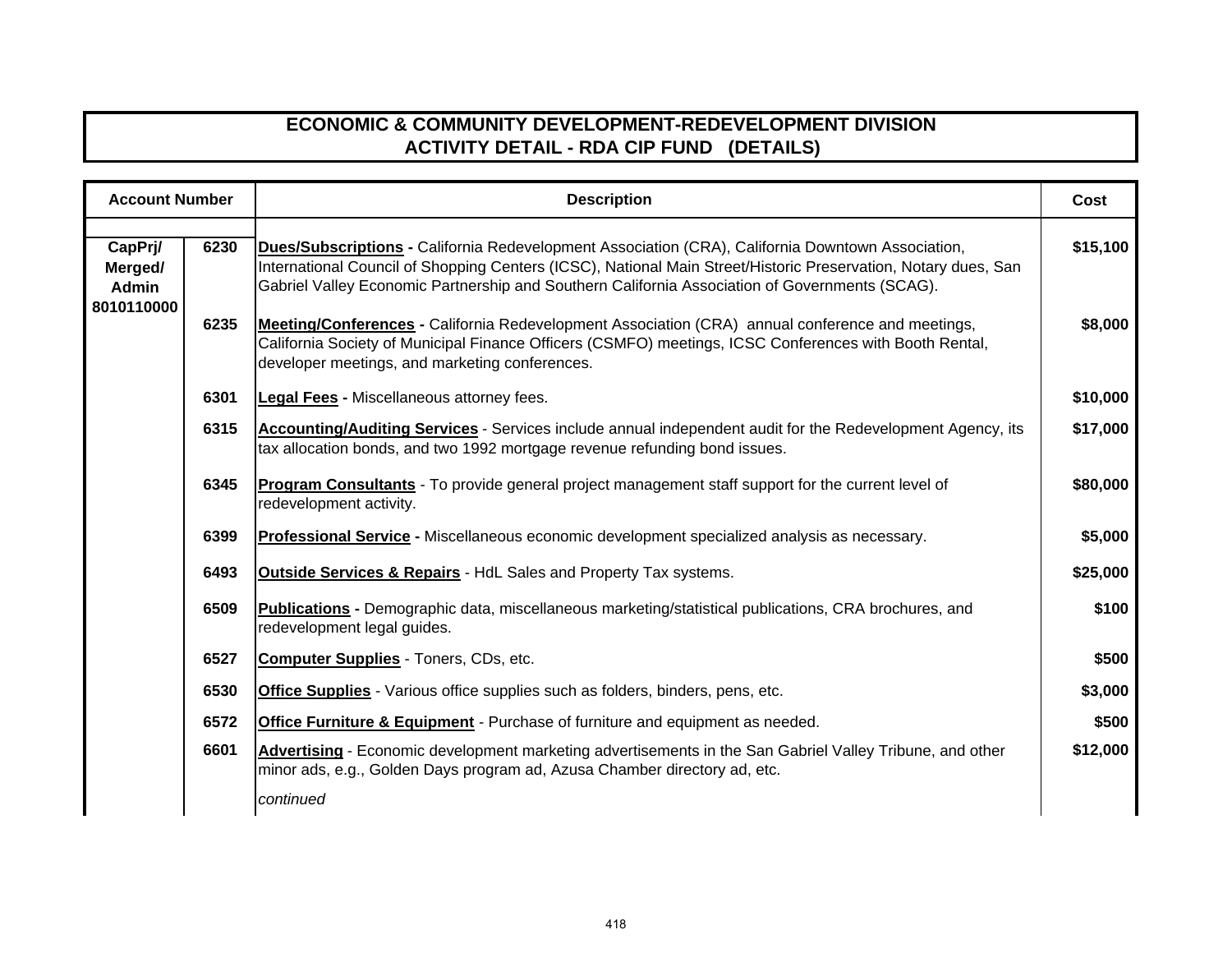| 6610 | Bond Administration - Fees associated with bond issues. Pays for bond disclosure services, arbitrage rebate<br>calculation services, and annual trustee administrative fees for the Agency's bond issues.                                                                           | \$26,500  |
|------|-------------------------------------------------------------------------------------------------------------------------------------------------------------------------------------------------------------------------------------------------------------------------------------|-----------|
| 6625 | <b>Program Expense -</b> Economic development marketing brochures, newsletters, promotional giveaways for ICSC<br>conferences, and ribbon cuttings and groundbreakings.                                                                                                             | \$10,000  |
| 6630 | <b>Community Programs -</b> Chamber of Commerce assistance to \$32,545 (total \$79,380 with \$46,835 from L&W);<br>Downtown Azusa Business Association (DABA) Miss Azusa Program for \$10,000; Miss Teen Azusa Program for<br>\$5,000; and Azusa Winter Fiesta sponsorship \$1,000. | \$48,545  |
| 6835 | Maint & Repair/Equipment - On an as needed basis.                                                                                                                                                                                                                                   | \$300     |
| 7001 | Interest Expense - Interest reflects anticipated cash flow and scheduled reimbursements to City for<br>ladministration.                                                                                                                                                             | \$200,000 |
| 7027 | Assistance from City (Overhead/Departmental Allocations) - Payment to the General Fund for overhead and<br>service allocations decreased due to amount of available tax increment revenues after debt service.                                                                      | \$200,000 |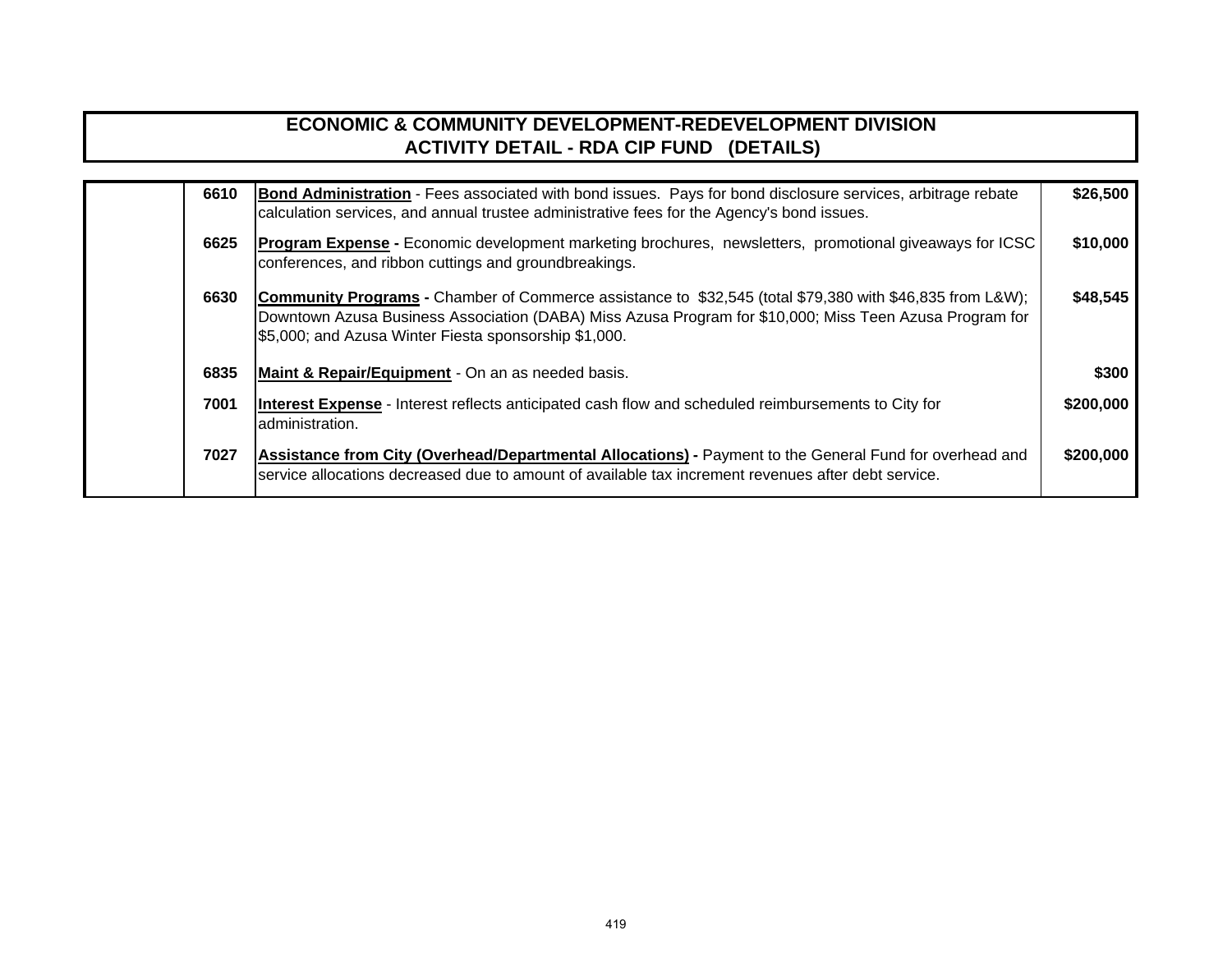| CapPrj/<br>Merged/       | 6301 | Legal Fees - For various projects in Downtown North, Block 36 and miscellaneous projects.                                                                                                                                                     | \$70,000  |
|--------------------------|------|-----------------------------------------------------------------------------------------------------------------------------------------------------------------------------------------------------------------------------------------------|-----------|
| <b>CBD</b><br>8010125000 | 6325 | Appraisal Fees - Budgeted \$5,000 for Block 36; \$15,000 for Downtown North; \$15,000 for NEC Azusa and<br>Arrow; and \$7,500 for miscellaneous projects.                                                                                     | \$37,500  |
|                          | 6345 | <b>Program Consultants</b> - Senior project management services for the following projects: Block 36, Downtown<br>North, NEC Arrow & Azusa, Block 37 and miscellaneous projects.                                                              | \$59,000  |
|                          | 6399 | <b>Professional Services</b> - Miscellaneous consulting services including environmental investigations, CEQA<br>studies, parking studies, etc., for the following projects: Downtown North, NEC Arrow & Azusa and miscellaneous<br>projects. | \$45,000  |
| 6625                     |      | <b>Program Expense</b> - Special mailings, courier fees, project meetings, etc. are budgeted for the following projects:<br>Downtown North, NEC Arrow & Azusa, Block 36, Block 37 and miscellaneous projects.                                 | \$16,000  |
|                          | 6815 | Maint & Repairs/Bldgs - Maintenance for Agency-owned properties including NEC Azusa & Arrow, Dalton<br>Avenue properties, Downtown North sites, etc.                                                                                          | \$30,500  |
|                          | 6904 | Utilities/other - Utility fees for Agency-owned properties including Downtown North sites, and 237 S. Azusa.                                                                                                                                  | \$5,000   |
|                          | 7035 | Grants-In-Aid - Incentives for quality restaurant tenant attraction.                                                                                                                                                                          | \$200,000 |
|                          | 7110 | <b>Land Preparation</b> - Allowance for preparation of acquired properties for various projects.                                                                                                                                              | \$50,000  |
|                          | 7115 | Land Disposal Expense - Closing costs, title reports, other fees associated with the purchase and sale of<br>properties.                                                                                                                      | \$12,500  |
|                          |      |                                                                                                                                                                                                                                               |           |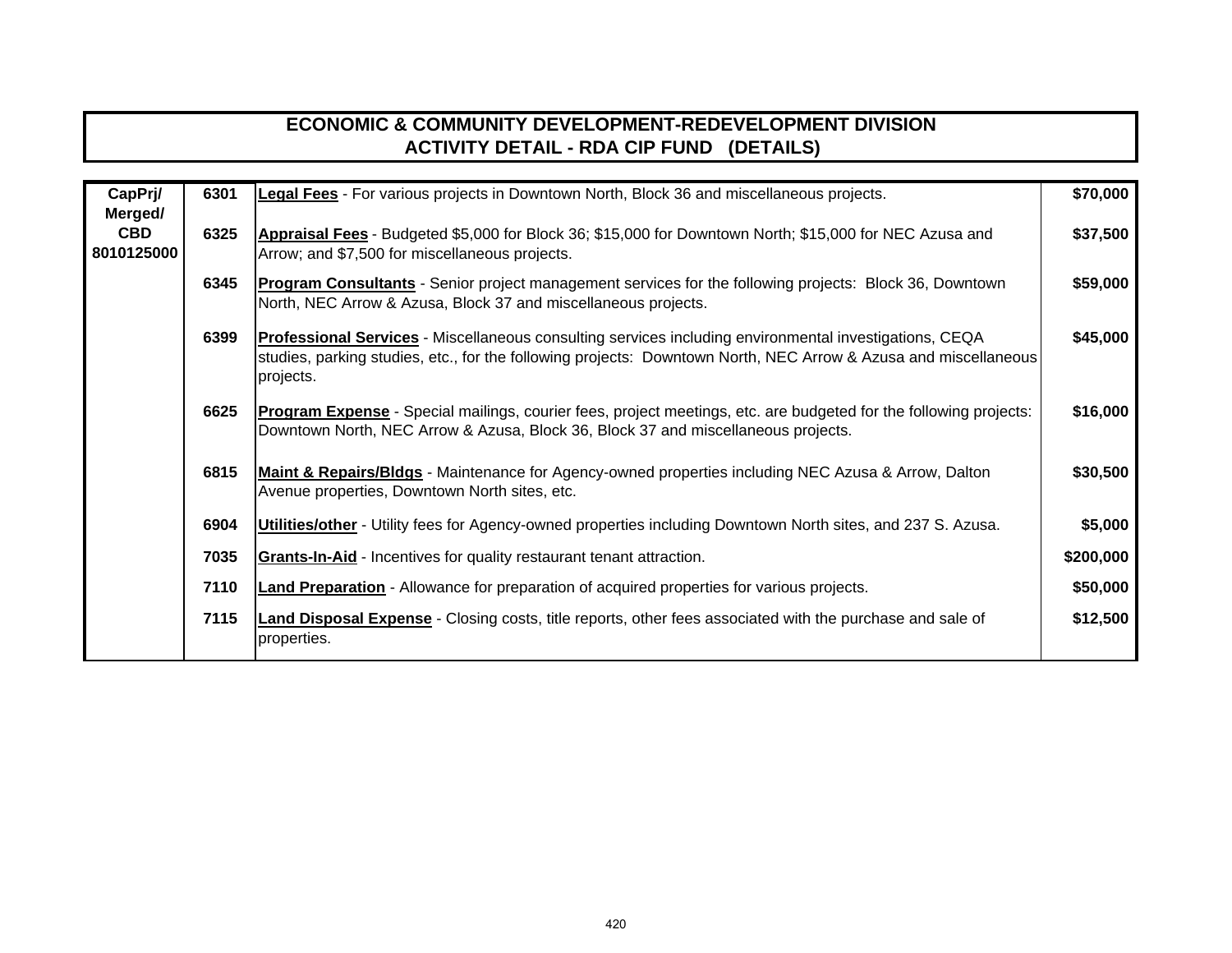| CapPrj/               | 6301 | <b>Legal Fees</b> -D-Club and miscellaneous projects.                                                                                  | \$20,000 |
|-----------------------|------|----------------------------------------------------------------------------------------------------------------------------------------|----------|
| Merged/<br><b>WED</b> | 6325 | Appraisal Fees - Miscellaneous projects.                                                                                               | \$5,000  |
| 8010135000            | 6345 | <b>Program Consultants - Miscellaneous projects.</b>                                                                                   | \$10,000 |
|                       | 6399 | <b>Professional Services</b> - Miscellaneous consulting services including environmental investigations, engineering<br>services, etc. | \$7,500  |
|                       | 6625 | <b>Program Expense</b> - Miscellaneous program expenses including special mailings, courier fees, project meetings,                    | \$3,000  |
|                       | 6815 | <b>Maint &amp; Repairs/Bldgs</b> - Maintenance for Agency-owned properties in the West End area.                                       | \$2,500  |
|                       | 7115 | Land Disposal Expense - Closing costs, title reports, other fees associated with the purchase and sale of<br>properties.               | \$7,500  |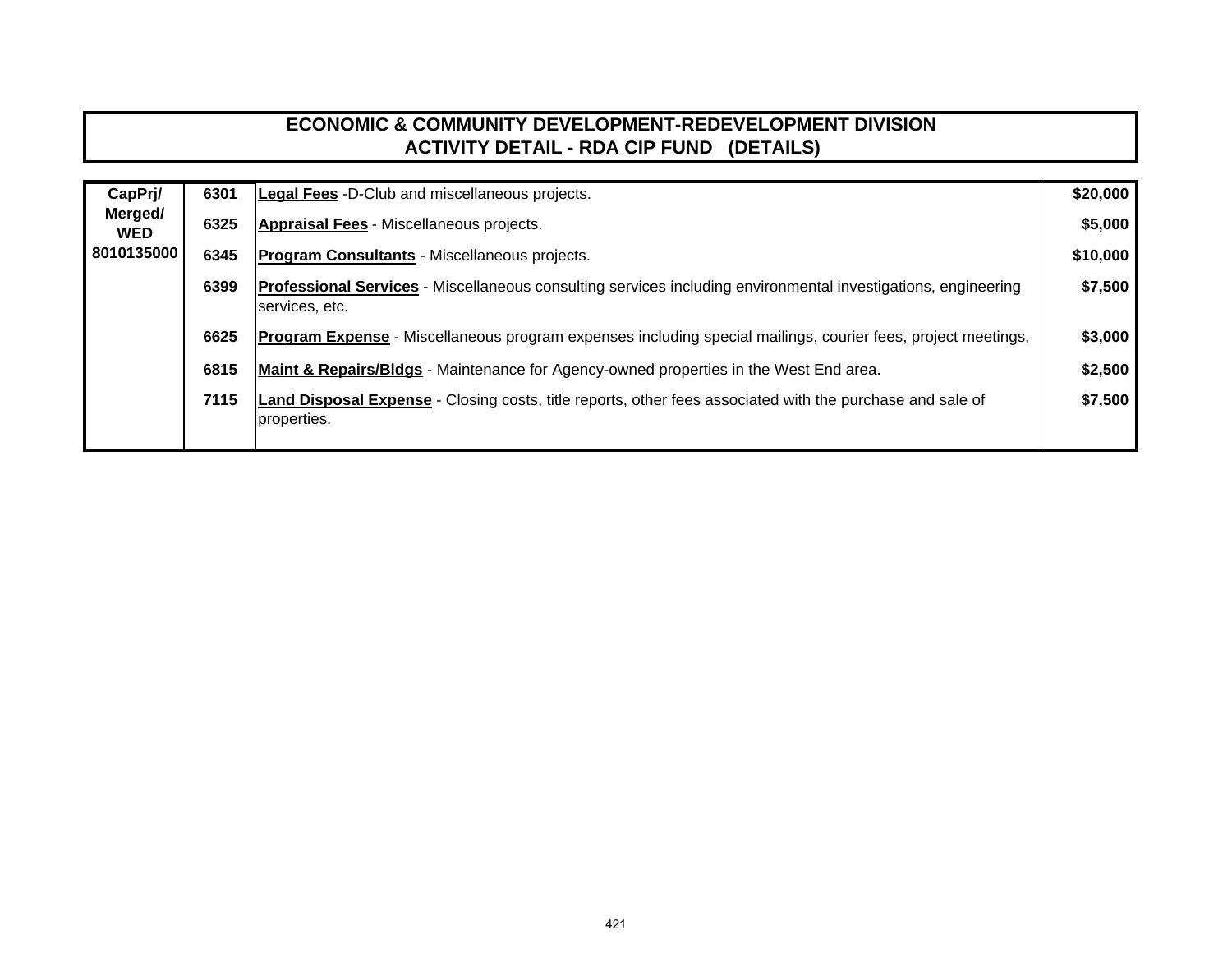# **VARIOUS FUND 80 - RDA CIP FUND (DETAILS)**

| Acct. # | <b>DESCRIPTION</b>                    |                 | <b>ACTUAL</b><br>08-09 | <b>ACTUAL</b><br>09-10 | <b>REVISED</b><br>$10 - 11$ | <b>ADOPTED</b><br>$11 - 12$ | <b>VARIANCE</b> |
|---------|---------------------------------------|-----------------|------------------------|------------------------|-----------------------------|-----------------------------|-----------------|
|         | <b>OPERATIONS</b>                     |                 |                        |                        |                             |                             |                 |
|         | CapPrj/Merged/Admin                   |                 |                        |                        |                             |                             |                 |
| 6220    | <b>Training Schools</b>               |                 | 495                    |                        | 500                         |                             | (500)           |
| 6230    | Dues & Subscriptions                  |                 | 14,540                 | 12,985                 | 15,100                      | 15,100                      |                 |
| 6235    | Meetings & Conferences                |                 | 4,250                  | 8,040                  | 8,000                       | 8,000                       |                 |
| 6240    | Mileage Reimbursement                 |                 | 10                     | 25                     |                             |                             |                 |
| 6301    | Legal Fees                            |                 | 10,330                 | 24,410                 | 10,000                      | 10,000                      |                 |
| 6315    | <b>Accounting/Auditing Services</b>   |                 | 15,700                 | 12,100                 | 17,000                      | 17,000                      |                 |
| 6340    | <b>Special Studies</b>                |                 |                        | 34,375                 |                             |                             |                 |
| 6345    | <b>Program Consultants</b>            |                 | 107,270                | 101,955                | 80,000                      | 80,000                      |                 |
| 6399    | Professional Services/Other           |                 |                        | 3,700                  | 5,000                       | 5,000                       |                 |
| 6493    | <b>Outside Services &amp; Repairs</b> |                 | 24,665                 | 22,220                 | 25,000                      | 25,000                      |                 |
| 6509    | Publications/Other                    |                 | 25                     |                        | 100                         | 100                         |                 |
| 6521    | <b>Messenger Service</b>              |                 | 215                    | 185                    | 300                         | 300                         |                 |
| 6527    | Supplies/Computer /Small Equip        |                 | 40                     |                        | 500                         | 500                         |                 |
| 6530    | <b>Office Supplies</b>                |                 | 3,370                  | 2,910                  | 3,000                       | 3,000                       |                 |
| 6539    | Printing, Binding & Duplicating       |                 | 285                    | 175                    | 400                         | 400                         |                 |
| 6563    | Supplies/Special                      |                 | 60                     |                        | 100                         | 100                         |                 |
| 6572    | Office Furniture & Equipment          |                 | 910                    | 85                     | 500                         | 500                         |                 |
| 6601    | <b>Advertising Expense</b>            |                 | 670                    | 11,715                 | 12,000                      | 12,000                      |                 |
| 6610    | <b>Bond Administration</b>            |                 | 24,200                 | 32,200                 | 26,500                      | 32,200                      | 5,700           |
| 6611    | <b>Bond Issuance Expense</b>          |                 | 21,855                 |                        |                             |                             |                 |
| 6625    | Program Expense                       |                 | 11,970                 | 9,695                  | 10,000                      | 10,000                      |                 |
| 6630    | <b>Community Program Support</b>      |                 | 52,000                 | 51,925                 | 48,545                      | 48,545                      |                 |
| 6835    | Maint & Repair/Equipment              |                 | 105                    | 140                    | 300                         | 300                         |                 |
| 6915    | Utilities/Telephone                   |                 | 905                    | 1,410                  | 1,200                       | 1,200                       |                 |
| 7001    | <b>Interest Expense</b>               |                 | 82,345                 | 56,810                 | 200,000                     | 200,000                     |                 |
| 7027    | Assistance from City to Redev         |                 |                        | 200,000                | 200,000                     | 200,000                     |                 |
|         |                                       | <b>SUBTOTAL</b> | 376,215                | 587,060                | 664,045                     | 669,245                     | 5,200           |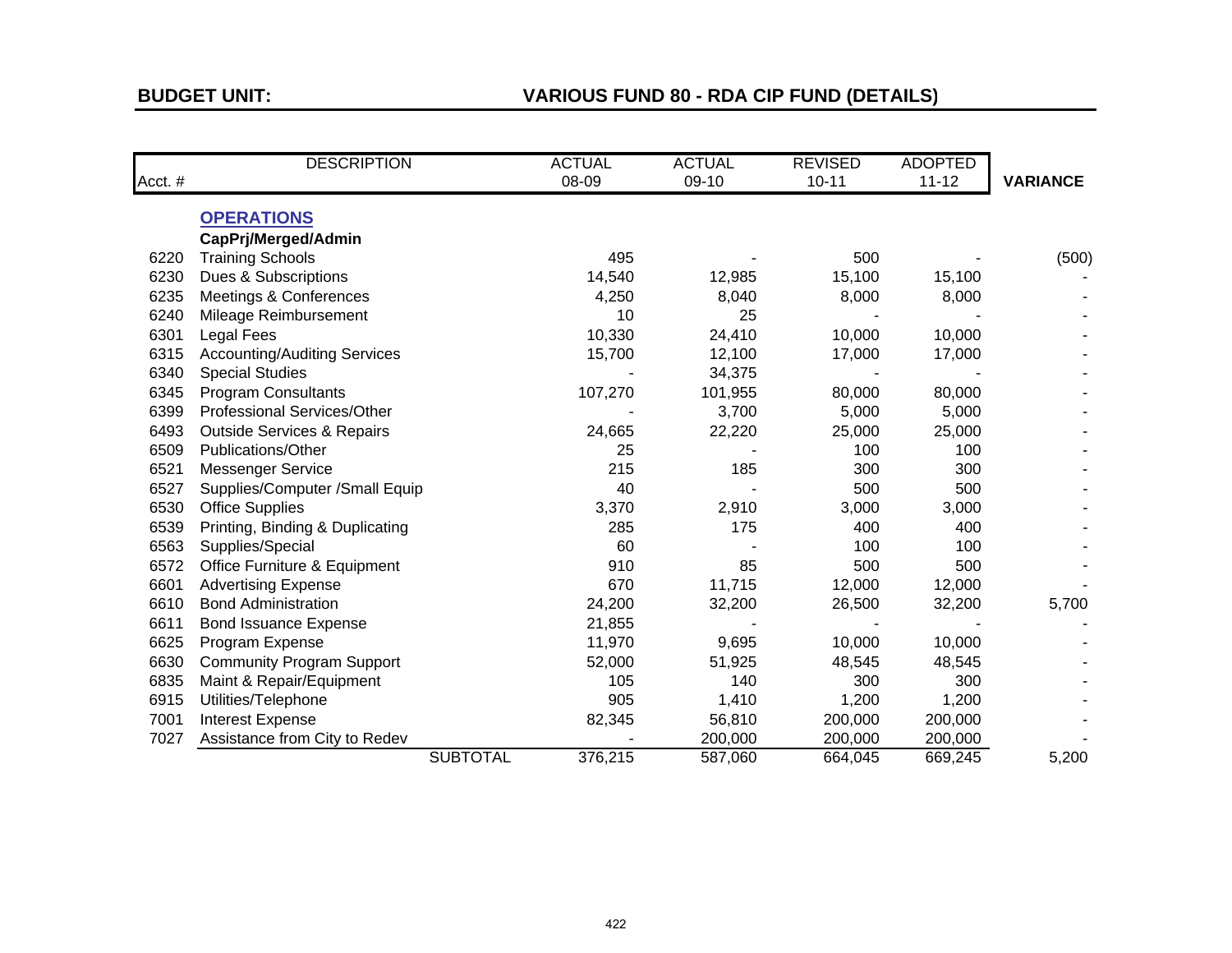# **VARIOUS FUND 80 - RDA CIP FUND (DETAILS)**

|        | <b>DESCRIPTION</b>                    |                            | <b>ACTUAL</b> | <b>ACTUAL</b> | <b>REVISED</b> | <b>ADOPTED</b> |                 |
|--------|---------------------------------------|----------------------------|---------------|---------------|----------------|----------------|-----------------|
| Acct.# |                                       |                            | 08-09         | 09-10         | $10 - 11$      | $11 - 12$      | <b>VARIANCE</b> |
|        | CapPrj/Merged/CBD                     |                            |               |               |                |                |                 |
| 6301   | Legal Fees                            |                            | 294,500       | 213,690       | 230,000        | 70,000         | (160,000)       |
| 6325   | <b>Appraisal Fees</b>                 |                            | 54,900        | 10,600        | 42,500         | 37,500         | (5,000)         |
| 6340   | <b>Special Studies</b>                |                            |               | 70,000        |                |                |                 |
| 6345   | Program Consultants                   |                            | 124,535       | 92,025        | 123,000        | 59,000         | (64,000)        |
| 6399   | Professional Services/Other           |                            | 130,885       | 31,635        | 85,000         | 45,000         | (40,000)        |
| 6493   | <b>Outside Services &amp; Repairs</b> |                            |               | 18,150        |                |                |                 |
| 6530   | <b>Office Supplies</b>                |                            | 25            |               |                |                |                 |
| 6625   | Program Expense                       |                            | 13,475        | 6,215         | 30,000         | 16,000         | (14,000)        |
| 6645   | <b>Relocation Costs</b>               |                            | 2,230,000     |               |                |                |                 |
| 6650   | <b>Rehabilitation Costs</b>           |                            | 63,475        |               |                |                |                 |
| 6815   | Maint & Repairs/Bldgs                 |                            | 20,170        | 54,465        | 55,500         | 30,500         | (25,000)        |
| 6904   | Utilities/Other                       |                            | 9,685         | 3,485         | 5,000          | 5,000          |                 |
| 7001   | Interest Expense                      |                            | 510,100       | 640,865       |                |                |                 |
| 7035   | Grants-In-Aid                         |                            | 38,920        | 55,965        | 200,000        | 200,000        |                 |
| 7099   | Miscellaneous                         |                            | 751,000       |               |                |                |                 |
|        |                                       | <b>SUBTOTAL</b>            | 4,241,670     | 1,197,095     | 771,000        | 463,000        | (308,000)       |
|        | CapPrj/Merged/WED                     |                            |               |               |                |                |                 |
| 6301   | <b>Legal Fees</b>                     |                            | 36,075        | 65            | 52,500         | 20,000         | (32, 500)       |
| 6325   | <b>Appraisal Fees</b>                 |                            | 10,000        | 3,800         | 15,000         | 5,000          | (10,000)        |
| 6345   | <b>Program Consultants</b>            |                            | 1,975         | 235           | 25,000         | 10,000         | (15,000)        |
| 6399   | Professional Services/Other           |                            |               |               | 20,000         | 7,500          | (12,500)        |
| 6625   | Program Expense                       |                            |               |               | 4,000          | 3,000          | (1,000)         |
| 6815   | Maint & Repairs/Bldgs                 |                            |               |               | 2,500          | 2,500          |                 |
|        |                                       | <b>SUBTOTAL</b>            | 48,050        | 4,100         | 119,000        | 48,000         | (71,000)        |
|        |                                       |                            |               |               |                |                |                 |
|        |                                       | <b>OPERATIONS SUBTOTAL</b> | 4,665,935     | 1,788,255     | 1,554,045      | 1,180,245      | (373, 800)      |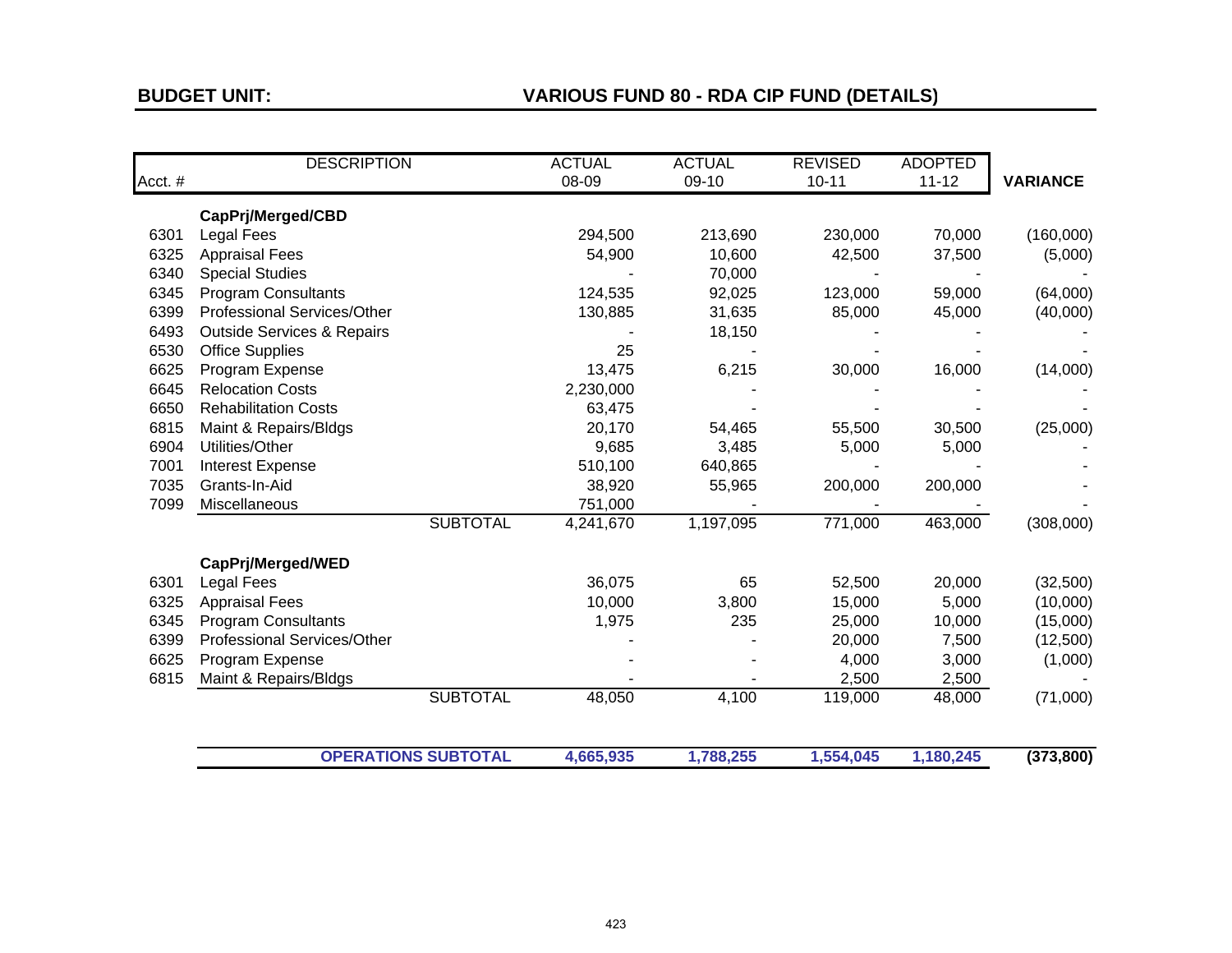|         | <b>DESCRIPTION</b>                     |                 | <b>ACTUAL</b>            | <b>ACTUAL</b> | <b>REVISED</b> | <b>ADOPTED</b> |                 |
|---------|----------------------------------------|-----------------|--------------------------|---------------|----------------|----------------|-----------------|
| Acct. # |                                        |                 | 08-09                    | $09-10$       | $10 - 11$      | $11 - 12$      | <b>VARIANCE</b> |
|         | <b>CAPITAL OUTLAY</b>                  |                 |                          |               |                |                |                 |
|         | CapPrj/Merged/CBD                      |                 |                          |               |                |                |                 |
| 7105    | <b>Land Acquisition</b>                |                 | 750                      |               |                |                |                 |
| 7110    | Land Preparation                       |                 | 510,275                  | 78,350        |                | 50,000         | 50,000          |
| 7115    | <b>Land Disposal Expense</b>           |                 | 7,600                    | 6,175         | 25,000         | 12,500         | (12,500)        |
| 7120    | <b>Construction &amp; Improvements</b> |                 |                          | 16,000        |                |                |                 |
| 7130    | Structures/Other                       |                 |                          | 321,000       | 144,740        |                | (144, 740)      |
|         |                                        | <b>SUBTOTAL</b> | 518,625                  | 421,525       | 169,740        | 62,500         | (107, 240)      |
|         | CapPrj/Merged/WED                      |                 |                          |               |                |                |                 |
| 7115    | <b>Land Disposal</b>                   |                 |                          |               | 7,500          | 7,500          |                 |
|         |                                        | <b>SUBTOTAL</b> |                          |               | 7,500          | 7,500          |                 |
|         | Cap Proj/TAB 2008A                     |                 |                          |               |                |                |                 |
| 7145    | Lines, Mains & Sewers                  |                 |                          | 25,140        |                |                |                 |
| 7170    | Highways/Streets/Roadway               |                 |                          | 3,115         | 388,885        |                | (388, 885)      |
| 7176    | Sidewalks / Crosswalks                 |                 |                          | 90            | 351,450        |                | (351, 450)      |
|         |                                        | <b>SUBTOTAL</b> | $\overline{\phantom{a}}$ | 28,345        | 740,335        |                | (740, 335)      |
|         | <b>CAPITAL OUTLAY SUBTOTAL</b>         |                 | 518,625                  | 449,870       | 917,575        | 70,000         | (847, 575)      |
|         |                                        |                 |                          |               |                |                |                 |
|         | <b>TRANSFERS OUT</b>                   |                 |                          |               |                |                |                 |
|         | CapPrj/Merged/Admin                    |                 |                          |               |                |                |                 |
| 5950    | <b>Transfers Out</b>                   |                 | 105,720                  | 107,695       | 105,775        | 108,105        | 2,330           |
|         |                                        | <b>SUBTOTAL</b> | 105,720                  | 107,695       | 105,775        | 108,105        | 2,330           |
|         | CapPrj/Merged/CBD                      |                 |                          |               |                |                |                 |
| 5950    | <b>Transfers Out</b>                   |                 | 473,860                  | 4,075,905     | 1,924,145      | 1,629,560      | (294, 585)      |
|         |                                        | <b>SUBTOTAL</b> | 473,860                  | 4,075,905     | 1,924,145      | 1,629,560      | (294, 585)      |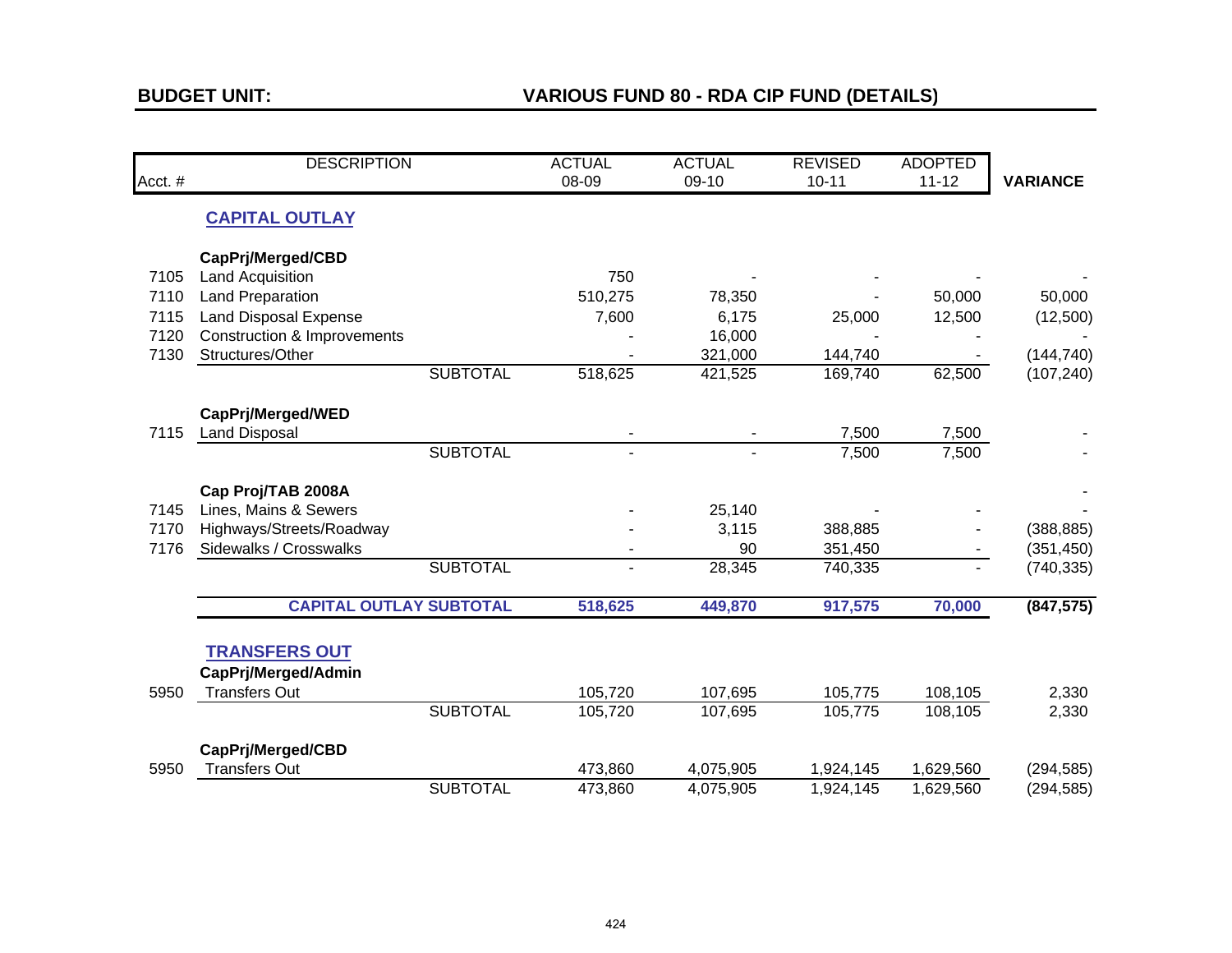# **VARIOUS FUND 80 - RDA CIP FUND (DETAILS)**

|         | <b>DESCRIPTION</b>            | <b>ACTUAL</b> | <b>ACTUAL</b> | <b>REVISED</b>           | <b>ADOPTED</b> |                 |
|---------|-------------------------------|---------------|---------------|--------------------------|----------------|-----------------|
| Acct. # |                               | 08-09         | $09-10$       | $10 - 11$                | $11 - 12$      | <b>VARIANCE</b> |
|         | CapPrj/Merged/WED             |               |               |                          |                |                 |
| 5950    | <b>Transfers Out</b>          | 93,075        | 38,200        | 190,900                  | 426,300        | 235,400         |
|         | <b>SUBTOTAL</b>               | 93,075        | 38,200        | 190,900                  | 426,300        | 235,400         |
|         | CapPrj/Merged/TAB 2005        |               |               |                          |                |                 |
| 5950    | <b>Transfers Out</b>          | 750,000       |               |                          |                |                 |
|         | <b>SUBTOTAL</b>               | 750,000       | ۰.            | $\overline{\phantom{a}}$ |                |                 |
|         | CapPrj/Mrg/TAB 2007A          |               |               |                          |                |                 |
| 5950    | <b>Transfers Out</b>          | 2,800         |               |                          |                |                 |
|         | <b>SUBTOTAL</b>               | 2,800         | ٠             |                          |                |                 |
|         | Cap Proj/TAB 2008A Series     |               |               |                          |                |                 |
| 5950    | <b>Transfers Out</b>          | 2,002,065     | 2,509,820     |                          |                |                 |
|         | <b>SUBTOTAL</b>               | 2,002,065     | 2,509,820     | ۰                        | ۰              |                 |
|         | <b>TRANSFERS OUT SUBTOTAL</b> | 3,427,520     | 6,731,620     | 2,220,820                | 2,163,965      | (56, 855)       |
|         | <b>RDA CIP FUND TOTAL:</b>    | 9,405,235     | 9,758,480     | 5,494,530                | 4,200,150      | (1, 294, 380)   |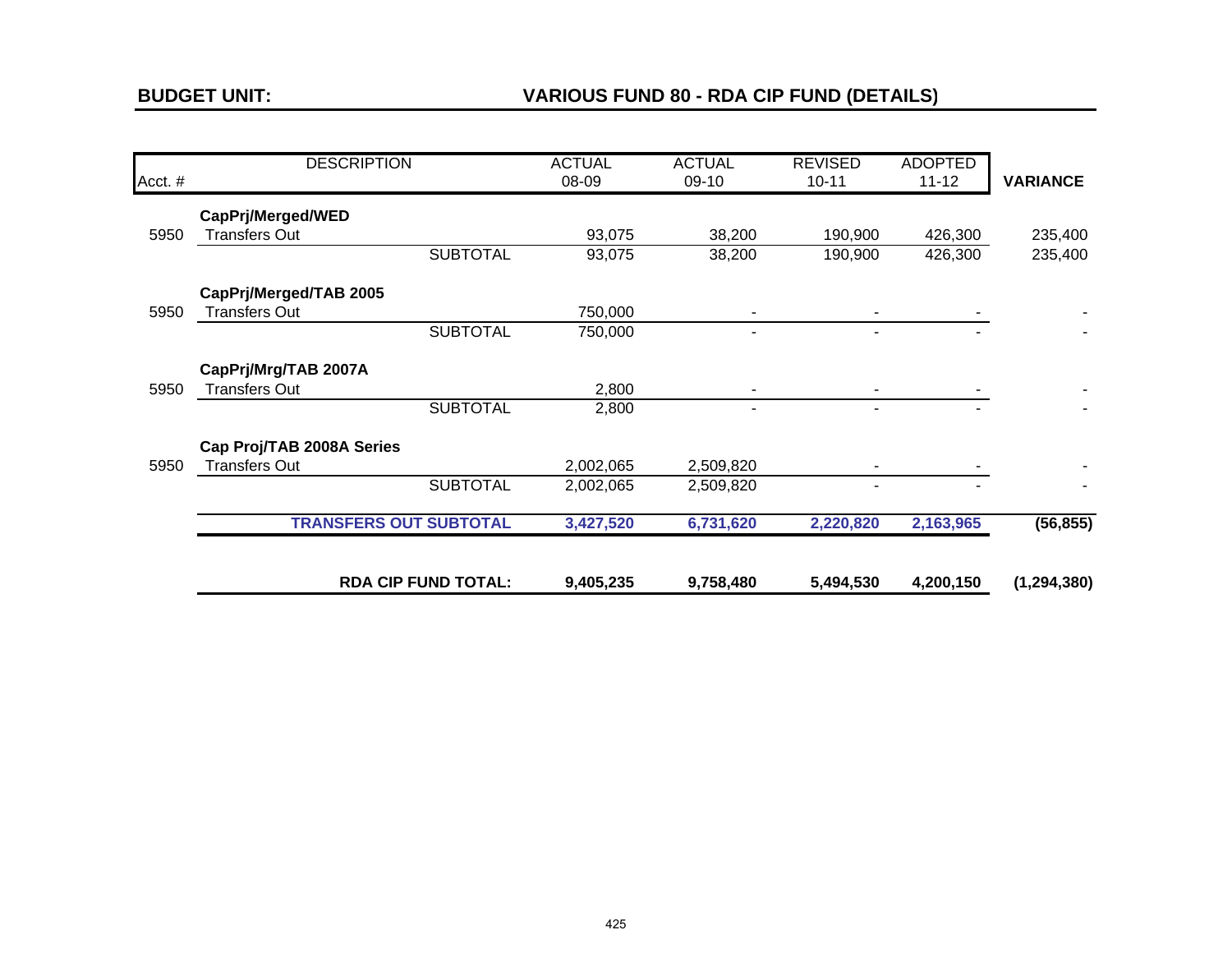#### **ECONOMIC & COMMUNITY DEVELOPMENT- REDEVELOPMENT DIVISIONACTIVITY DETAIL - RDA LOW-TO-MODERATE INCOME HOUSING FUNDS**

| <b>Account Number</b>         |      | <b>Description</b>                                                                                                                                              | Cost      |
|-------------------------------|------|-----------------------------------------------------------------------------------------------------------------------------------------------------------------|-----------|
| SpRev/Mrg/<br><b>Lmod 20%</b> | 6301 | Legal Fees - Affordable housing projects and miscellaneous program legal costs.                                                                                 | \$63,500  |
| 8110155000                    | 6345 | Program Consultants - Outside project management and acquisition services, the Affordable Housing Projects,<br>and miscellaneous housing-related issues.        | \$90,000  |
|                               | 6399 | <b>Professional Services</b> - Miscellaneous consulting services including environmental investigations, engineering<br>services, etc. for project development. | \$30,000  |
|                               | 6625 | <b>Program Expense</b> - Housing Rehab-\$500; Atlantis-\$2,500; miscellaneous-\$1,500                                                                           | \$4,500   |
|                               | 6815 | Maintenance & Repairs/Buildings - Maintenance for Agency-owned properties including acquired Affordable<br>Housing Project sites.                               | \$40,000  |
|                               | 7001 | <b>Interest Expense</b> - Payment made to L&W for original acquisition of the Azusa Foothill single-family housing site.                                        | \$44,195  |
|                               | 7005 | <b>Principal Expense</b> - Payment made to L&W for original acquisition of the Azusa Foothill single-family housing<br>site.                                    | \$104,560 |
|                               | 7099 | Miscellaneous Expense - Insufficient funds to continue Down Payment Assistance Program (DPAP).                                                                  | \$0       |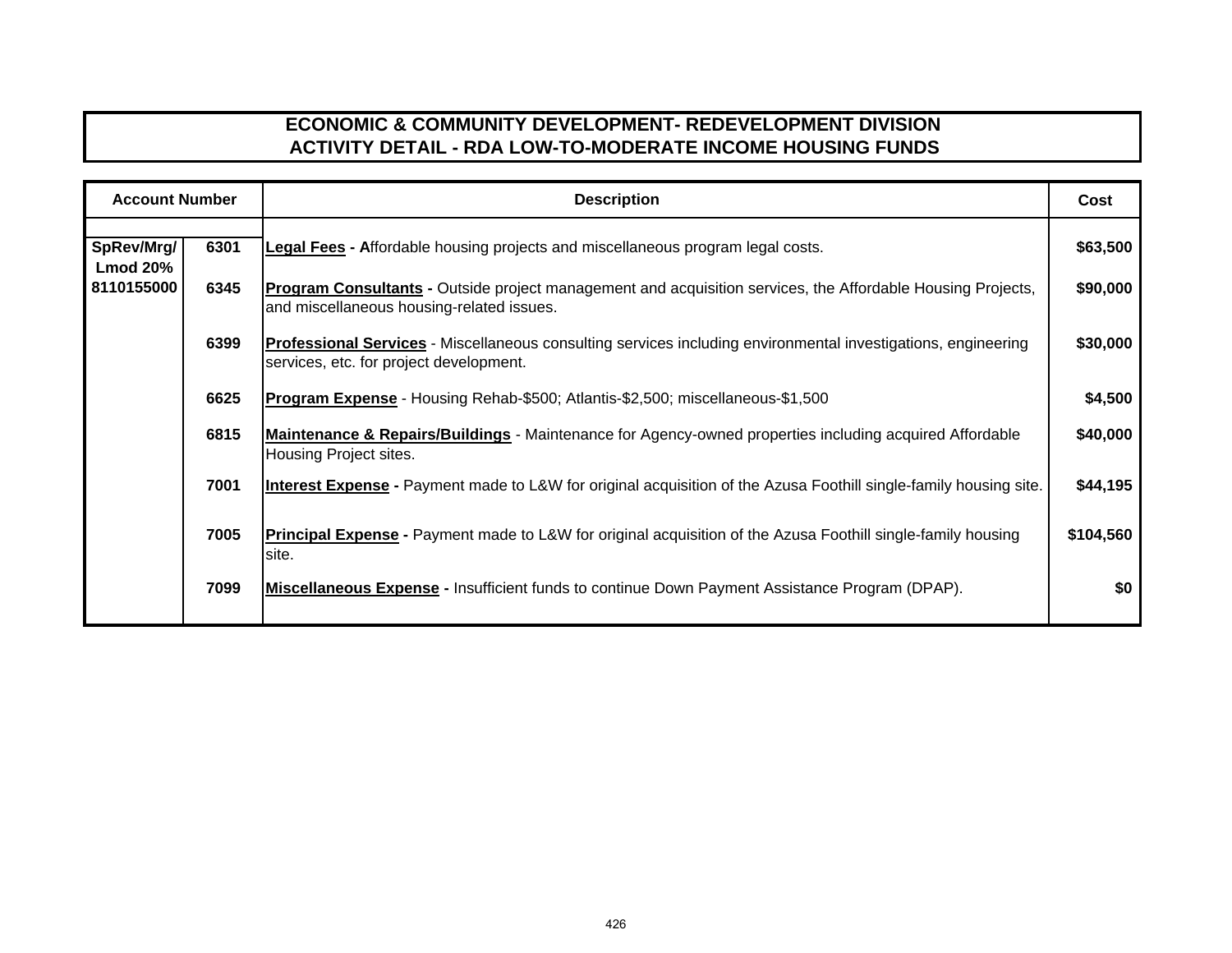#### **BUDGET UNIT: ALL FUND 81 DIVISIONS-RDA LOW-TO-MODERATE HOUSING FUND**

| Acct. # | <b>DESCRIPTION</b>             | <b>ACTUAL</b><br>08-09 | <b>ACTUAL</b><br>09-10 | <b>REVISED</b><br>$10 - 11$ | <b>ADOPTED</b><br>$11 - 12$ | <b>VARIANCE</b> |
|---------|--------------------------------|------------------------|------------------------|-----------------------------|-----------------------------|-----------------|
|         | <b>OPERATIONS</b>              |                        |                        |                             |                             |                 |
| 6301    | <b>Legal Fees</b>              | 85,200                 | 8,175                  | 63,500                      | 63,500                      |                 |
| 6325    | <b>Appraisal Fees</b>          | 29,400                 | 8,400                  |                             |                             |                 |
| 6345    | <b>Program Consultants</b>     | 149,330                | 61,965                 | 90,000                      | 90,000                      |                 |
| 6399    | Professional Services/Other    | 10,875                 | 5,336                  | 30,000                      | 30,000                      |                 |
| 6610    | <b>Bond Administration</b>     |                        | 1,850                  | 4,000                       | 4,000                       |                 |
| 6625    | Program Expense                | 3,515                  | 2,499                  | 4,500                       | 4,500                       |                 |
| 6650    | <b>Rehabilitation Costs</b>    | 151,355                |                        |                             |                             |                 |
| 6815    | Maint & Repairs/Bldgs          | 3,090                  | 4,240                  | 40,000                      | 40,000                      |                 |
| 7001    | <b>Interest Expense</b>        | 55,810                 | 50,170                 | 50,170                      | 44,195                      | (5,975)         |
| 7005    | <b>Principal Payments</b>      | 182,645                | 99,620                 | 99,620                      | 104,560                     | 4,940           |
| 7099    | Miscellaneous                  | 795,080                |                        |                             |                             |                 |
|         | <b>OPERATIONS SUBTOTAL</b>     | 1,466,300              | 242,255                | 381,790                     | 380,755                     | (1,035)         |
|         | <b>CAPITAL OUTLAY</b>          |                        |                        |                             |                             |                 |
| 7105    | Land Acquisition               |                        |                        | 1,078,715                   |                             | (1,078,715)     |
| 7110    | <b>Land Preparation</b>        | 11,920                 | 423,515                |                             |                             |                 |
|         | <b>CAPITAL OUTLAY SUBTOTAL</b> | 11,920                 | 423,515                | 1,078,715                   |                             | (1,078,715)     |
|         | <b>TRANSFERS OUT</b>           |                        |                        |                             |                             |                 |
| 5950    | <b>Transfers Out</b>           | 724,720                | 1,766,220              | 1,504,280                   | 1,452,560                   | (51, 720)       |
|         | <b>TRANSFERS OUT SUBTOTAL</b>  | 724,720                | 1,766,220              | 1,504,280                   | 1,452,560                   | (51, 720)       |
|         |                                |                        |                        |                             |                             |                 |
|         | <b>RDA CIP FUND TOTAL:</b>     | 2,202,940              | 2,431,990              | 2,964,785                   | 1,833,315                   | (1, 131, 470)   |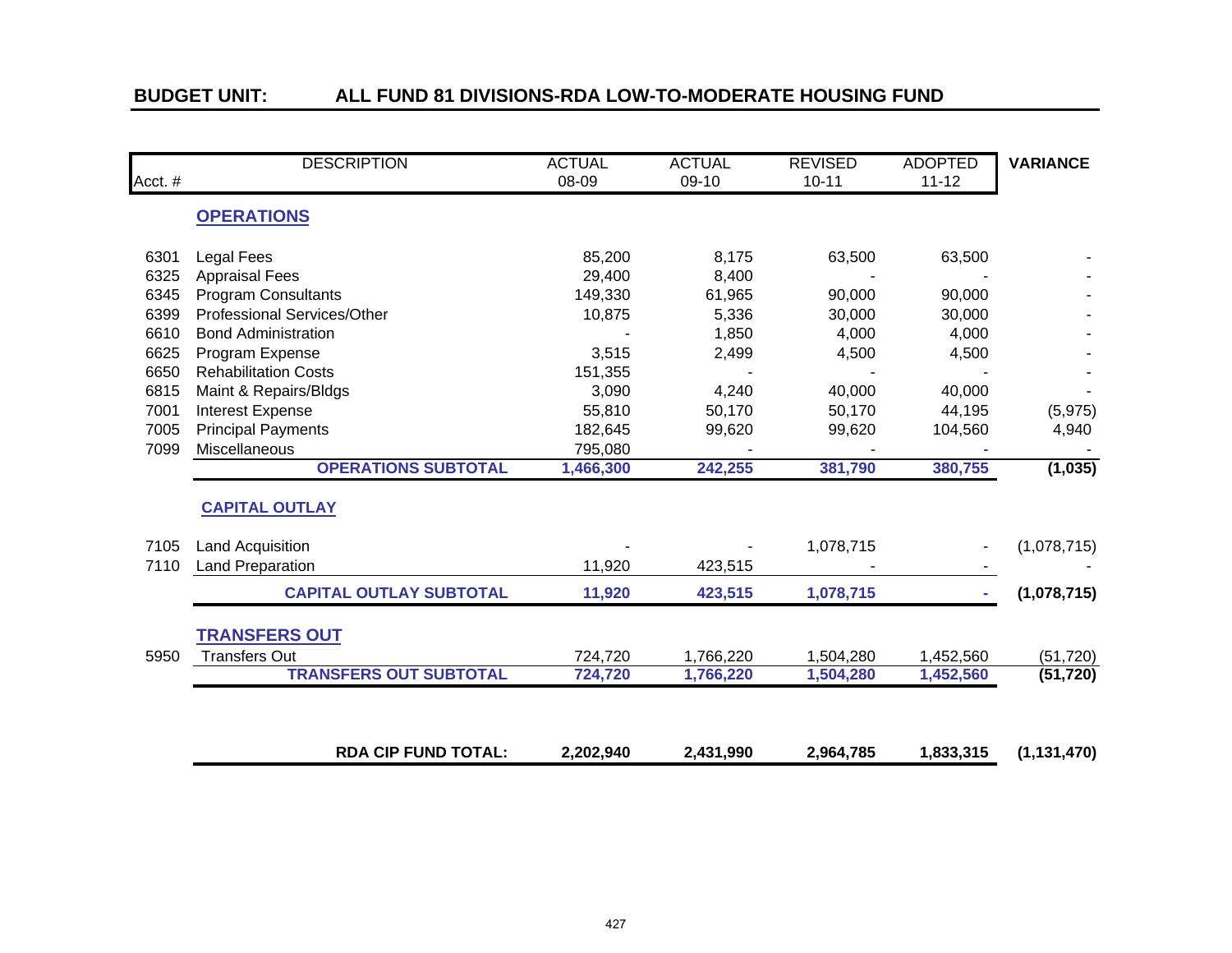#### **ECONOMIC & COMMUNITY DEVELOPMENT-REDEVELOPMENT DIVISION ACTIVITY DETAIL - RDA DEBT SERVICE FUND (SUMMARY)**

| <b>Account Number</b> |      | <b>Description</b>                                                                                                                                                                                                                                                                                                                                                                                                                                                                                                                            | Cost        |
|-----------------------|------|-----------------------------------------------------------------------------------------------------------------------------------------------------------------------------------------------------------------------------------------------------------------------------------------------------------------------------------------------------------------------------------------------------------------------------------------------------------------------------------------------------------------------------------------------|-------------|
| <b>Debt Service</b>   | 6625 | <b>Program Expense</b> - Funds to pay for annual tax increment audit fees                                                                                                                                                                                                                                                                                                                                                                                                                                                                     | \$7,000     |
| 82xxxxxxxx            | 7001 | <b>Interest Expense - Interest payments/accruals as follows: Low/Mod Fund Adv./Block 36-\$67,500 accrued;</b><br>L&W/Talley Rehab Loan-\$7,490; City COP's-\$127,590; L&W/Krems Site (APU Parking Lot)-\$68,670;<br>L&W/Autodealership-\$249,680 accrued; Price Club Sales Tax Note-\$721,470; City Sales Tax Note-\$804,560<br>accrual; City Sales Tax Note-\$15,880 accrued; L&W/25Yr \$500K Note-\$52,285 payment and \$99,170 accrued;<br>L&W/T.I. \$485K Note-\$77,715 accrued; City APFA Note-\$127,590 accrued; and outstanding bonds. | \$5,397,820 |
|                       | 7005 | <b>Principal Expense</b> - Principal payments due as follows: City COP's-\$230,000; L&W/Talley Rehab Loan-\$7,645<br>L&W/Krems Site (APU Parking Lot)-\$89,280; and outstanding bonds.                                                                                                                                                                                                                                                                                                                                                        | \$1,506,925 |
|                       | 7040 | <b>Contributions to Other Agencies</b> - Tax increment pass-through payments to Azusa Unified School District and<br>statutory pass-through payments to various taxing entities.                                                                                                                                                                                                                                                                                                                                                              | \$167,070   |
|                       | 7042 | <b>Pass-Through to City</b> - Property Tax increment statutory pass-through payments to City of Azusa; Sales tax<br>pass-through to the City including amortized interest and tax increment statutory pass-through payments.                                                                                                                                                                                                                                                                                                                  | \$1,570,855 |
|                       | 7044 | L.A. County Pass-Through - Tax increment pass-through to Los Angeles County and statutory pass-through<br>payments.                                                                                                                                                                                                                                                                                                                                                                                                                           | \$2,649,740 |
|                       | 7045 | <b>Other Agency Contributions - Los Angeles County administrative and regulatory payments.</b>                                                                                                                                                                                                                                                                                                                                                                                                                                                | \$119,195   |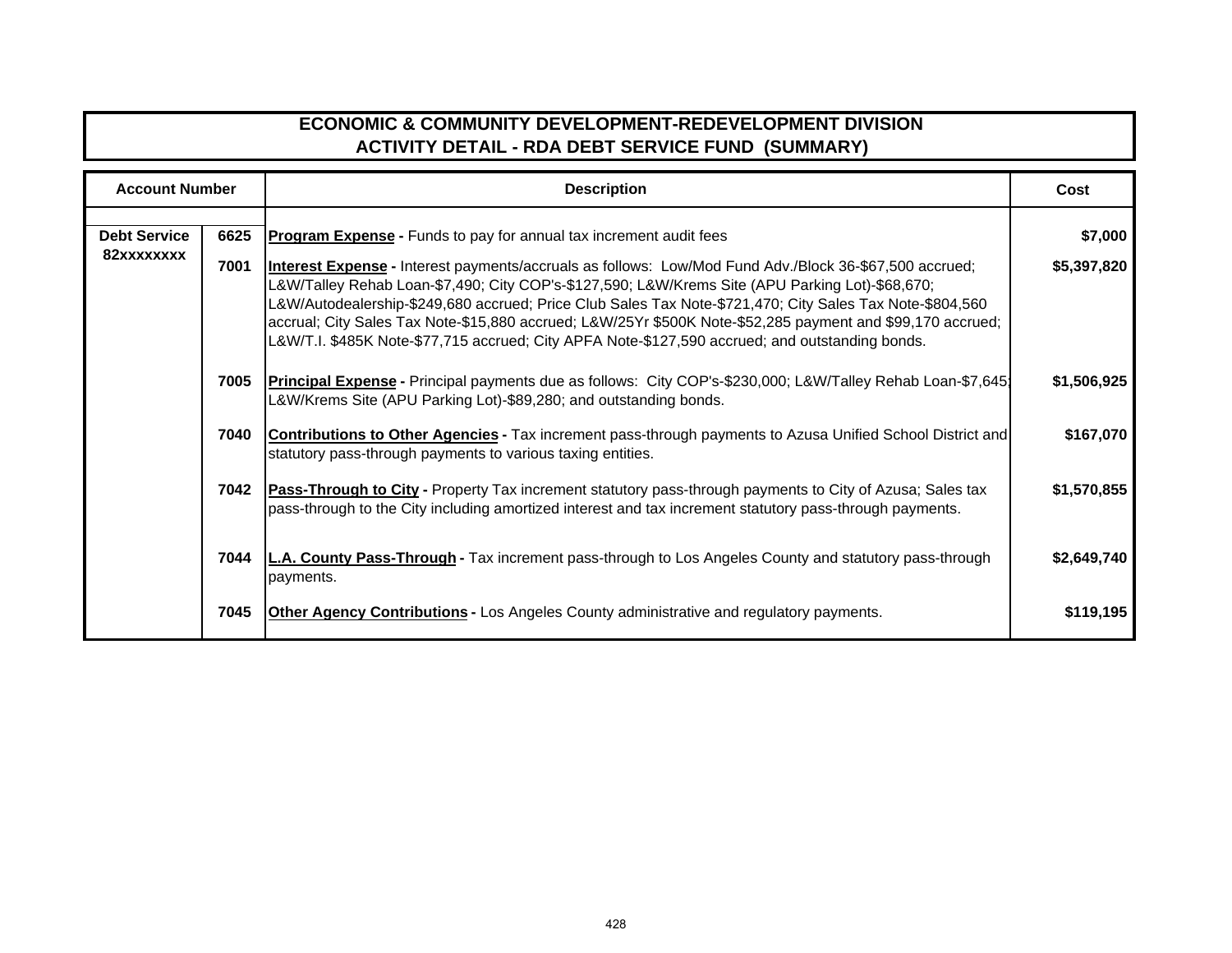#### **BUDGET UNIT: ALL FUND 82 DIVISIONS-RDA DEBT SERVICE FUND (SUMMARY)**

| <b>DESCRIPTION</b>                     | <b>ACTUAL</b>                                                                               | <b>ACTUAL</b>         | <b>REVISED</b> | <b>ADOPTED</b> | <b>VARIANCE</b> |
|----------------------------------------|---------------------------------------------------------------------------------------------|-----------------------|----------------|----------------|-----------------|
| Acct. #                                | 08-09                                                                                       | 09-10                 | $10 - 11$      | $11 - 12$      |                 |
| <b>OPERATIONS</b>                      |                                                                                             |                       |                |                |                 |
|                                        |                                                                                             |                       |                |                |                 |
| Program Expense                        |                                                                                             |                       | 7,000          | 7,000          |                 |
| <b>Interest Expense</b>                | 3,820,505                                                                                   | 4,936,090             | 6,180,425      | 5,397,820      | (782, 605)      |
| <b>Principal Payments</b>              | 1,430,325                                                                                   | 1,788,790             | 1,469,275      | 1,506,925      | 37,650          |
| <b>Contributions to Other Agencies</b> | 155,415                                                                                     | 311,850               | 675,605        | 167,070        | (508, 535)      |
| Pass-Through to City                   | 2,206,975                                                                                   | 2,190,520             | 1,569,205      | 1,570,855      | 1,650           |
| LACO Tax Incr Pass-Through             | 2,440,460                                                                                   | 2,457,600             | 2,605,025      | 2,649,740      | 44,715          |
| <b>Other Agency Contributions</b>      | 131,670                                                                                     | 139,040               | 120,245        | 119,785        | (460)           |
| Miscellaneous                          | 530,480                                                                                     |                       |                |                |                 |
| <b>OPERATIONS SUBTOTAL</b>             | 11,271,510                                                                                  | 11,823,890            | 12,626,780     | 11,419,195     | (1, 207, 585)   |
|                                        |                                                                                             |                       |                |                |                 |
| <b>TRANSFERS OUT</b>                   |                                                                                             |                       |                |                |                 |
| <b>Transfers Out</b>                   | 19,418,655                                                                                  | 3,990,455             | 4,313,860      | 4,262,500      | (51, 360)       |
| Tax Increment Transfers Out            | 1,586,870                                                                                   | 1,596,330             | 1,576,110      | 1,581,080      | 4,970           |
|                                        | 21,005,525                                                                                  | 5,586,785             | 5,889,970      | 5,843,580      | (46, 390)       |
|                                        |                                                                                             |                       |                |                |                 |
|                                        |                                                                                             |                       |                |                | (1, 253, 975)   |
|                                        | <b>Bond Issuance Expense</b><br><b>TRANSFERS OUT SUBTOTAL</b><br><b>RDA CIP FUND TOTAL:</b> | 555,680<br>32,277,035 | 17,410,675     | 18,516,750     | 17,262,775      |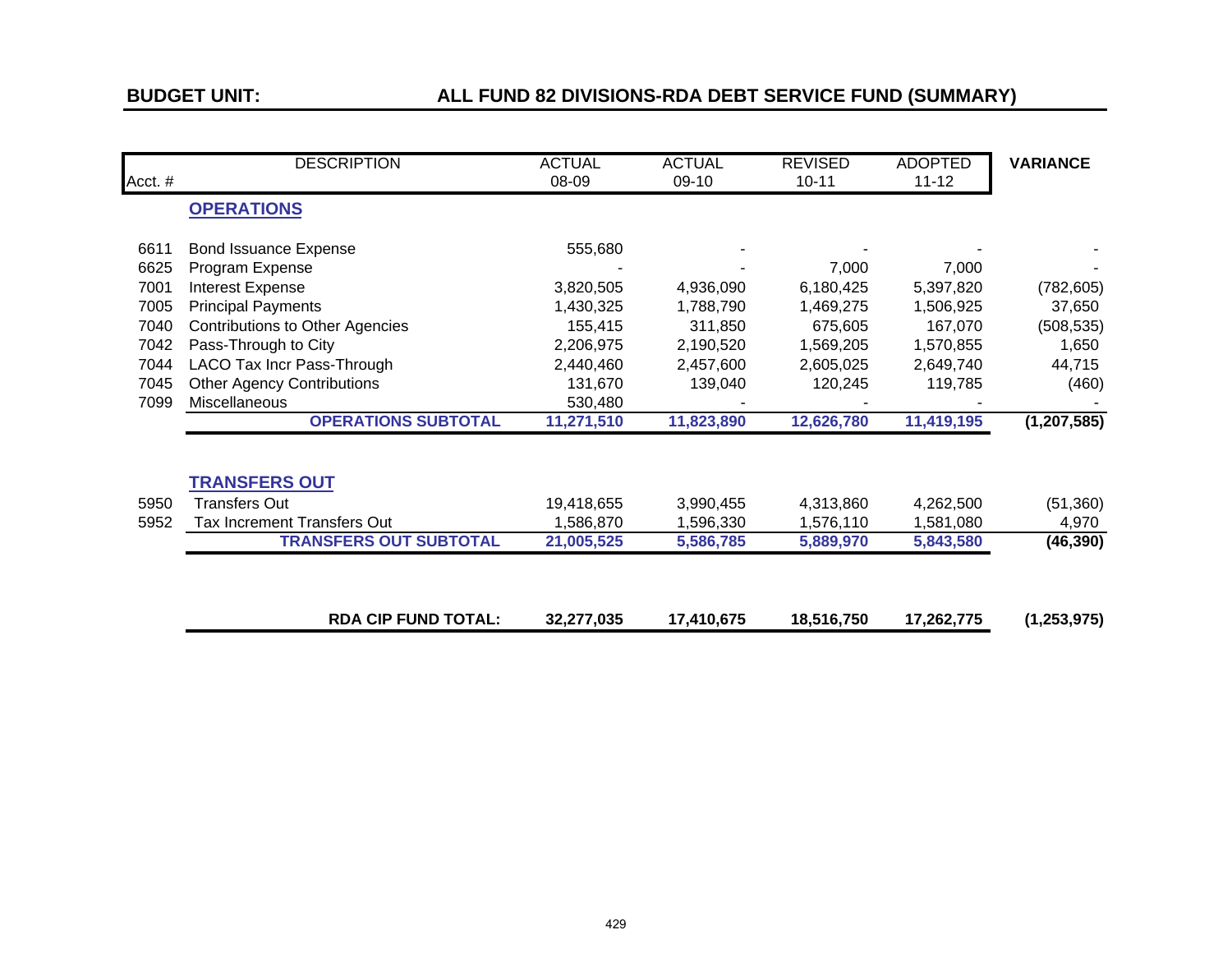| <b>Account Number</b>           |      | <b>Description</b>                                                                                                                                                                                                                                        | Cost        |
|---------------------------------|------|-----------------------------------------------------------------------------------------------------------------------------------------------------------------------------------------------------------------------------------------------------------|-------------|
| DbtSvc/                         | 6625 | Program Expense - Funds to pay for annual tax increment audit fees.                                                                                                                                                                                       | \$5,000     |
| <b>Merged/CBD</b><br>8210125000 | 7001 | <b>Interest Expense - Interest payments/accruals as follows: Low/Mod Fund Adv./Block 36-\$67,500 accrued;</b><br>L&W/Talley Rehab Loan-\$7,490; City COP's-\$127,590; L&W/Krems Site (APU Parking Lot)-\$68,670;<br>L&W/Autodealership-\$249,680 accrued. | \$520,930   |
|                                 | 7005 | Principal Expense - Principal payments due as follows: City COP's-\$230,000; L&W/Talley Rehab Loan-\$7,645<br>L&W/Krems Site (APU Parking Lot)-\$89,280.                                                                                                  | \$326,925   |
|                                 | 7040 | <b>Contributions to Other Agencies</b> - Tax increment pass-through payments to Azusa Unified School District and<br>statutory pass-through payments to various taxing entities.                                                                          | \$87,645    |
|                                 | 7042 | <b>Pass-Through to City - Tax increment statutory pass-through payments to City of Azusa.</b>                                                                                                                                                             | \$39,000    |
|                                 | 7044 | L.A. County Pass-Through - Tax increment pass-through to Los Angeles County and statutory pass-through<br>payments.                                                                                                                                       | \$1,001,715 |
|                                 | 7045 | Other Agency Contributions - L.A. County administrative and regulatory payments.                                                                                                                                                                          | \$45,625    |
| DbtSvc/                         | 6625 | <b>Program Expense</b> - Funds to pay for annual tax increment audit fees.                                                                                                                                                                                | \$2,000     |
| <b>Merged/WED</b><br>8210135000 | 7001 | Interest Expense - Interest payments/accruals due as follows: Price Club Sales Tax Note-\$721,470; City Sales<br>Tax Note-\$804,560 accrual.                                                                                                              | \$1,526,030 |
|                                 | 7040 | <b>Contributions to Other Agencies - Tax increment statutory pass-through payments to various taxing entities.</b>                                                                                                                                        | \$70,900    |
|                                 | 7042 | City Pass-Through - Sales tax pass-through to the City including amortized interest of \$1,496,855 and tax<br>increment statutory pass-through payments of \$35,000.                                                                                      | \$1,531,855 |
|                                 | 7044 | L.A. County Pass-Through - Tax increment pass-through to Los Angeles County and statutory pass-through<br>payments.                                                                                                                                       | \$1,561,335 |
|                                 | 7045 | Other Agency Contributions - Los Angeles County administrative and regulatory payments.                                                                                                                                                                   | \$71,085    |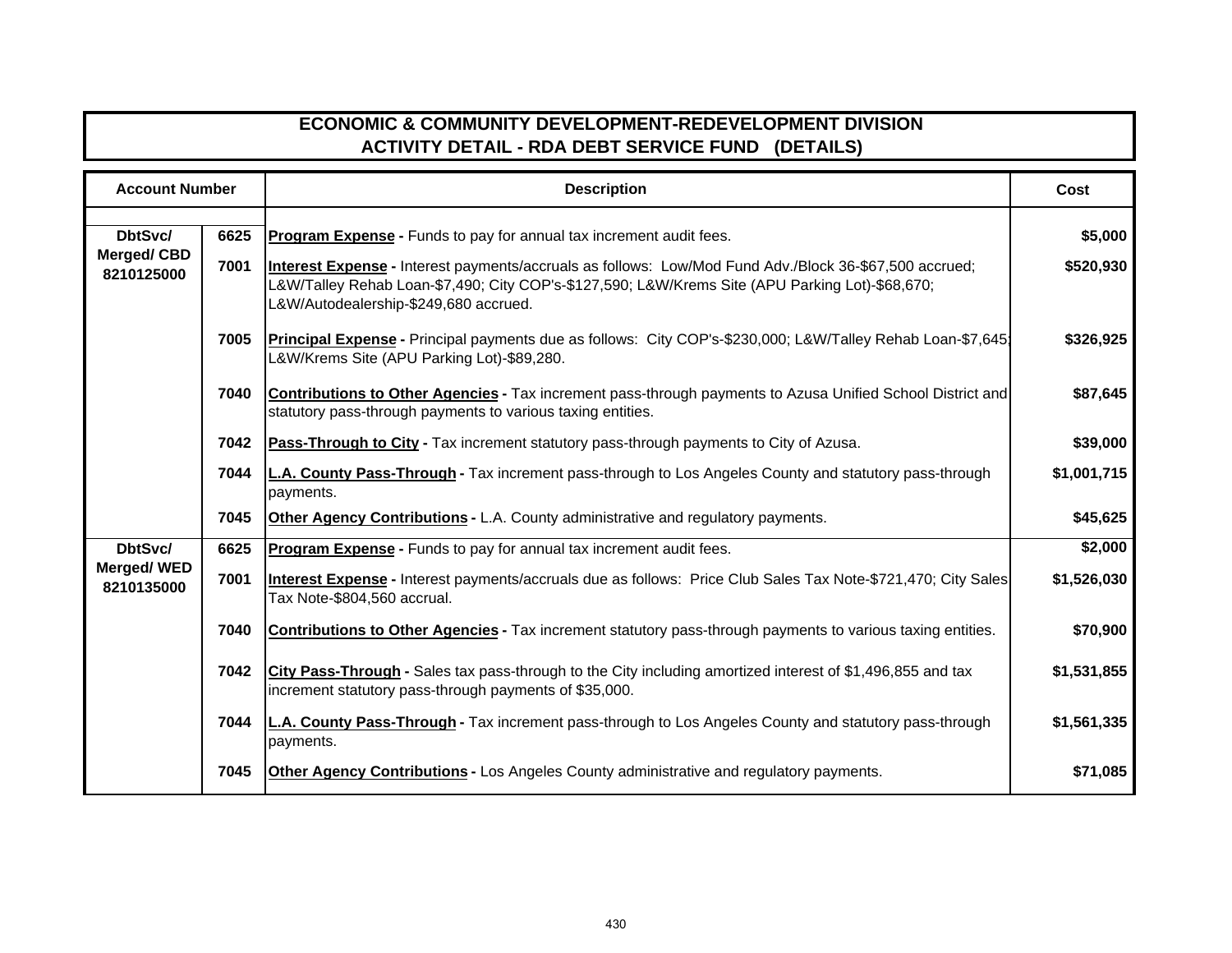| <b>ACTIVITY DETAIL - RDA DEBT SERVICE FUND (DETAILS)</b> |      |                                                                                                                                                                                                                                                |           |  |  |  |
|----------------------------------------------------------|------|------------------------------------------------------------------------------------------------------------------------------------------------------------------------------------------------------------------------------------------------|-----------|--|--|--|
| DbtSvc/                                                  | 7001 | Interest Expense - Interest payments due for 2003 Tax Allocation Bonds.                                                                                                                                                                        | \$339,780 |  |  |  |
| <b>Mrg/TAB/2003</b><br>8210165616                        | 7005 | <b>Principal Expense</b> - Principal payments due for 2003 Tax Allocation Bonds.                                                                                                                                                               | \$475,000 |  |  |  |
| DbtSvc/<br><b>Mrg/TAB/2005</b><br>8210165618             | 7001 | Interest Expense - Interest payments due for 2005 Tax Allocation Bonds. No principal payments due.                                                                                                                                             | \$349,425 |  |  |  |
| DbtSvc/<br>Mrg/TAB/ 2007A                                | 7001 | <b>Interest Expense</b> - Interest payments due for 2007A Tax Allocation Bonds.                                                                                                                                                                | \$871,865 |  |  |  |
| 8210165620                                               | 7005 | <b>Principal Expense</b> - Principal payments due for 2007A Tax Allocation Bonds.                                                                                                                                                              | \$410,000 |  |  |  |
| DbtSvc/<br>Mrg/TAB/                                      | 7001 | Interest Expense - Interest payments due for 2007B Tax Allocation Bonds.                                                                                                                                                                       | \$230,425 |  |  |  |
| 2007B<br>8210165622                                      | 7005 | <b>Principal Expense</b> - Principal payments due for 2007B Tax Allocation Bonds.                                                                                                                                                              | \$90,000  |  |  |  |
| DbtSvc/<br>Mrg/TAB/ 2008A                                | 7001 | <b>Interest Expense</b> - Interest payments due for 2008A Tax Allocation Bonds.                                                                                                                                                                | \$495,190 |  |  |  |
| 8210165624                                               | 7005 | <b>Principal Expense</b> - Principal payments due for 2008A Tax Allocation Bonds.                                                                                                                                                              | \$80,000  |  |  |  |
| DbtSvc/<br>Mrg/TAB/                                      | 7001 | Interest Expense - Interest payments due for 2008B Tax Allocation Bonds.                                                                                                                                                                       | \$691,535 |  |  |  |
| 2008B<br>8210165626                                      | 7005 | <b>Principal Expense</b> - Principal payments due for 2008B Tax Allocation Bonds.                                                                                                                                                              | \$125,000 |  |  |  |
| DbtSvc/<br>Ranch/Rch<br>8220185000                       | 7001 | Interest Expense - Interest payment/amortization as follows: City Sales Tax Note-\$15,880 accrued; L&W/25Yr<br>\$500K Note-\$52,285 payment and \$99,170 accrued; L&W/T.I. \$485K Note-\$77,715 accrued; City APFA Note-<br>\$127,590 accrued. | \$372,640 |  |  |  |
|                                                          | 7040 | <b>Contributions to Other Agencies - Tax increment pass-through payments to Azusa Unified School District and</b><br>Citrus College.                                                                                                           | \$8,525   |  |  |  |
|                                                          | 7044 | <b>L.A. County Pass-Through - Tax increment pass-through to Los Angeles County.</b>                                                                                                                                                            | \$86,690  |  |  |  |
|                                                          | 7045 | <b>Other Agency Contributions - Los Angeles County administrative and regulatory payments.</b>                                                                                                                                                 | \$3,075   |  |  |  |

# **ECONOMIC & COMMUNITY DEVELOPMENT-REDEVELOPMENT DIVISION**

П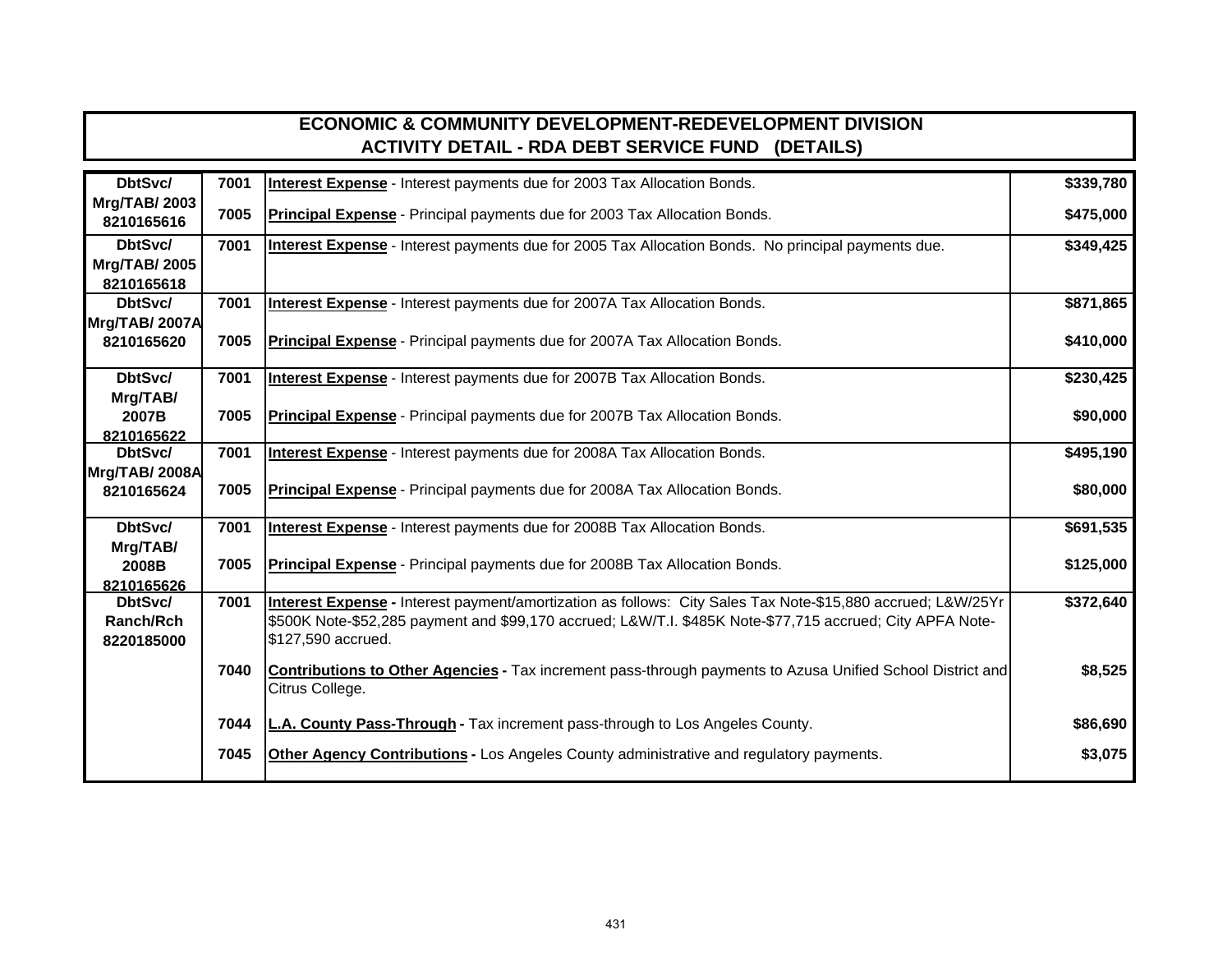#### **VARIOUS FUND 82 - RDA DEBT SERVICE (DETAILS)**

| 08-09<br>09-10<br>$10 - 11$<br>$11 - 12$<br><b>VARIANCE</b><br>Acct.#<br><b>OPERATIONS</b><br><b>Debt Svc/Merged/CBD</b><br>Program Expense<br>5,000<br>5,000<br>6625<br>7001<br><b>Interest Expense</b><br>1,144,270<br>520,930<br>500,755<br>522,605<br>7005<br><b>Principal Payments</b><br>565,325<br>463,790<br>334,275<br>326,925<br>7040<br><b>Contributions to Other Agencies</b><br>80,460<br>156,895<br>280,445<br>87,645<br>7042<br>Pass-Through to City<br>39,000<br>39,000<br>255<br>51,615<br>7044<br>LACO Tax Incr Pass-Through<br>943,940<br>982,075<br>842,280<br>1,001,715<br>7045<br>62,815<br><b>Other Agency Contributions</b><br>54,920<br>46,150<br>45,625<br><b>SUBTOTAL</b><br>2,153,550<br>2,092,105<br>2,026,840<br>2,831,215<br><b>Debt Svc/Merged/WED</b><br>Program Expense<br>6625<br>2,000<br>2,000<br>7001<br><b>Interest Expense</b><br>804,475<br>835,170<br>1,526,030<br>1,526,030<br><b>Contributions to Other Agencies</b><br>7040<br>67,485<br>147,075<br>70,900<br>378,290<br>7042<br>Pass-Through to City<br>2,206,720<br>2,138,905<br>1,530,205<br>1,531,855<br>LACO Tax Incr Pass-Through<br>7044<br>1,414,025<br>1,529,485<br>1,538,260<br>1,561,335 | (623, 340)<br>(7, 350) |
|--------------------------------------------------------------------------------------------------------------------------------------------------------------------------------------------------------------------------------------------------------------------------------------------------------------------------------------------------------------------------------------------------------------------------------------------------------------------------------------------------------------------------------------------------------------------------------------------------------------------------------------------------------------------------------------------------------------------------------------------------------------------------------------------------------------------------------------------------------------------------------------------------------------------------------------------------------------------------------------------------------------------------------------------------------------------------------------------------------------------------------------------------------------------------------------------------|------------------------|
|                                                                                                                                                                                                                                                                                                                                                                                                                                                                                                                                                                                                                                                                                                                                                                                                                                                                                                                                                                                                                                                                                                                                                                                                  |                        |
|                                                                                                                                                                                                                                                                                                                                                                                                                                                                                                                                                                                                                                                                                                                                                                                                                                                                                                                                                                                                                                                                                                                                                                                                  |                        |
|                                                                                                                                                                                                                                                                                                                                                                                                                                                                                                                                                                                                                                                                                                                                                                                                                                                                                                                                                                                                                                                                                                                                                                                                  |                        |
|                                                                                                                                                                                                                                                                                                                                                                                                                                                                                                                                                                                                                                                                                                                                                                                                                                                                                                                                                                                                                                                                                                                                                                                                  |                        |
|                                                                                                                                                                                                                                                                                                                                                                                                                                                                                                                                                                                                                                                                                                                                                                                                                                                                                                                                                                                                                                                                                                                                                                                                  |                        |
|                                                                                                                                                                                                                                                                                                                                                                                                                                                                                                                                                                                                                                                                                                                                                                                                                                                                                                                                                                                                                                                                                                                                                                                                  |                        |
|                                                                                                                                                                                                                                                                                                                                                                                                                                                                                                                                                                                                                                                                                                                                                                                                                                                                                                                                                                                                                                                                                                                                                                                                  |                        |
|                                                                                                                                                                                                                                                                                                                                                                                                                                                                                                                                                                                                                                                                                                                                                                                                                                                                                                                                                                                                                                                                                                                                                                                                  | (192, 800)             |
|                                                                                                                                                                                                                                                                                                                                                                                                                                                                                                                                                                                                                                                                                                                                                                                                                                                                                                                                                                                                                                                                                                                                                                                                  |                        |
|                                                                                                                                                                                                                                                                                                                                                                                                                                                                                                                                                                                                                                                                                                                                                                                                                                                                                                                                                                                                                                                                                                                                                                                                  | 19,640                 |
|                                                                                                                                                                                                                                                                                                                                                                                                                                                                                                                                                                                                                                                                                                                                                                                                                                                                                                                                                                                                                                                                                                                                                                                                  | (525)                  |
|                                                                                                                                                                                                                                                                                                                                                                                                                                                                                                                                                                                                                                                                                                                                                                                                                                                                                                                                                                                                                                                                                                                                                                                                  | (804, 375)             |
|                                                                                                                                                                                                                                                                                                                                                                                                                                                                                                                                                                                                                                                                                                                                                                                                                                                                                                                                                                                                                                                                                                                                                                                                  |                        |
|                                                                                                                                                                                                                                                                                                                                                                                                                                                                                                                                                                                                                                                                                                                                                                                                                                                                                                                                                                                                                                                                                                                                                                                                  |                        |
|                                                                                                                                                                                                                                                                                                                                                                                                                                                                                                                                                                                                                                                                                                                                                                                                                                                                                                                                                                                                                                                                                                                                                                                                  |                        |
|                                                                                                                                                                                                                                                                                                                                                                                                                                                                                                                                                                                                                                                                                                                                                                                                                                                                                                                                                                                                                                                                                                                                                                                                  | (307, 390)             |
|                                                                                                                                                                                                                                                                                                                                                                                                                                                                                                                                                                                                                                                                                                                                                                                                                                                                                                                                                                                                                                                                                                                                                                                                  | 1,650                  |
|                                                                                                                                                                                                                                                                                                                                                                                                                                                                                                                                                                                                                                                                                                                                                                                                                                                                                                                                                                                                                                                                                                                                                                                                  | 23,075                 |
| 7045<br><b>Other Agency Contributions</b><br>66,115<br>81,110<br>71,085<br>71,085                                                                                                                                                                                                                                                                                                                                                                                                                                                                                                                                                                                                                                                                                                                                                                                                                                                                                                                                                                                                                                                                                                                |                        |
| <b>SUBTOTAL</b><br>4,763,205<br>4,558,820<br>4,731,745<br>5,045,870                                                                                                                                                                                                                                                                                                                                                                                                                                                                                                                                                                                                                                                                                                                                                                                                                                                                                                                                                                                                                                                                                                                              | (282, 665)             |
| DbtSvc/Mrg/TAB/2003                                                                                                                                                                                                                                                                                                                                                                                                                                                                                                                                                                                                                                                                                                                                                                                                                                                                                                                                                                                                                                                                                                                                                                              |                        |
| <b>Interest Expense</b><br>378,000<br>7001<br>367,085<br>354,280<br>339,780                                                                                                                                                                                                                                                                                                                                                                                                                                                                                                                                                                                                                                                                                                                                                                                                                                                                                                                                                                                                                                                                                                                      | (14,500)               |
| 7005<br><b>Principal Payments</b><br>445,000<br>450,000<br>460,000<br>475,000                                                                                                                                                                                                                                                                                                                                                                                                                                                                                                                                                                                                                                                                                                                                                                                                                                                                                                                                                                                                                                                                                                                    | 15,000                 |
| <b>SUBTOTAL</b><br>823,000<br>817,085<br>814,280<br>814,780                                                                                                                                                                                                                                                                                                                                                                                                                                                                                                                                                                                                                                                                                                                                                                                                                                                                                                                                                                                                                                                                                                                                      | 500                    |
|                                                                                                                                                                                                                                                                                                                                                                                                                                                                                                                                                                                                                                                                                                                                                                                                                                                                                                                                                                                                                                                                                                                                                                                                  |                        |
| DbtSvc/Mrg/TAB/2005                                                                                                                                                                                                                                                                                                                                                                                                                                                                                                                                                                                                                                                                                                                                                                                                                                                                                                                                                                                                                                                                                                                                                                              |                        |
| 7001<br><b>Interest Expense</b><br>428,930<br>433,115<br>437,550<br>349,425                                                                                                                                                                                                                                                                                                                                                                                                                                                                                                                                                                                                                                                                                                                                                                                                                                                                                                                                                                                                                                                                                                                      | (88, 125)              |
| <b>SUBTOTAL</b><br>433,115<br>349,425<br>428,930<br>437,550                                                                                                                                                                                                                                                                                                                                                                                                                                                                                                                                                                                                                                                                                                                                                                                                                                                                                                                                                                                                                                                                                                                                      | (88, 125)              |
| DbtSvc/Mrg/TAB/2007A                                                                                                                                                                                                                                                                                                                                                                                                                                                                                                                                                                                                                                                                                                                                                                                                                                                                                                                                                                                                                                                                                                                                                                             |                        |
| 7001<br>Interest Expense<br>934,170<br>915,545<br>894,780<br>871,865                                                                                                                                                                                                                                                                                                                                                                                                                                                                                                                                                                                                                                                                                                                                                                                                                                                                                                                                                                                                                                                                                                                             | (22, 915)              |
| 340,000<br>7005<br><b>Principal Payment</b><br>365,000<br>385,000<br>410,000                                                                                                                                                                                                                                                                                                                                                                                                                                                                                                                                                                                                                                                                                                                                                                                                                                                                                                                                                                                                                                                                                                                     | 25,000                 |
| <b>SUBTOTAL</b><br>1,274,170<br>1,280,545<br>1,279,780<br>1,281,865                                                                                                                                                                                                                                                                                                                                                                                                                                                                                                                                                                                                                                                                                                                                                                                                                                                                                                                                                                                                                                                                                                                              | 2,085                  |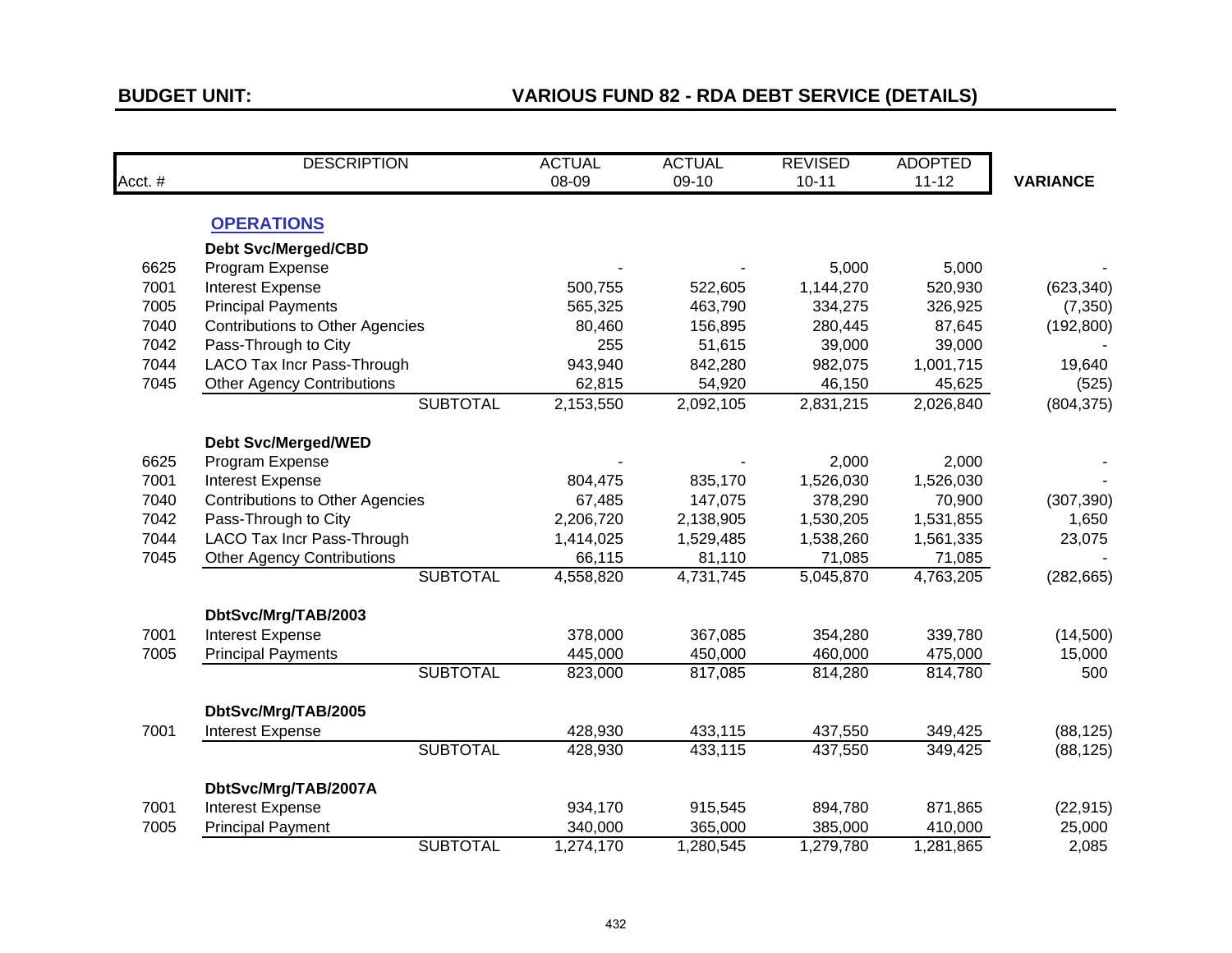# **VARIOUS FUND 82 - RDA DEBT SERVICE (DETAILS)**

| Acct. # | <b>DESCRIPTION</b>                     | <b>ACTUAL</b><br>08-09 | <b>ACTUAL</b><br>09-10 | <b>REVISED</b><br>$10 - 11$ | <b>ADOPTED</b><br>$11 - 12$ | <b>VARIANCE</b> |
|---------|----------------------------------------|------------------------|------------------------|-----------------------------|-----------------------------|-----------------|
|         | DbtSvc/Mrg/TAB/2007B                   |                        |                        |                             |                             |                 |
| 7001    | <b>Interest Expense</b>                | 241,165                | 237,810                | 234,230                     | 230,425                     | (3,805)         |
| 7005    | <b>Principal Payment</b>               | 80,000                 | 85,000                 | 85,000                      | 90,000                      | 5,000           |
|         | <b>SUBTOTAL</b>                        | 321,165                | 322,810                | 319,230                     | 320,425                     | 1,195           |
|         | DbtSvc/Mrg/TAB/2008A                   |                        |                        |                             |                             |                 |
| 6611    | <b>Bond Issuance Expense</b>           | 227,175                |                        |                             |                             |                 |
| 7001    | Interest Expense                       | 60,265                 | 502,965                | 499,390                     | 495,190                     | (4,200)         |
| 7005    | <b>Principal Payment</b>               |                        | 70,000                 | 80,000                      | 80,000                      |                 |
| 7099    | Miscellaneous                          | 162,590                |                        |                             |                             |                 |
|         | <b>SUBTOTAL</b>                        | 450,030                | 572,965                | 579,390                     | 575,190                     | (4,200)         |
|         | DbtSvc/Mrg/TAB/2008B                   |                        |                        |                             |                             |                 |
| 6611    | <b>Bond Issuance Expense</b>           | 328,505                |                        |                             |                             |                 |
| 7001    | <b>Interest Expense</b>                | 142,025                | 768,485                | 759,460                     | 691,535                     | (67, 925)       |
| 7005    | <b>Principal Payment</b>               |                        | 355,000                | 125,000                     | 125,000                     |                 |
| 7099    | Miscellaneous                          | 367,890                |                        |                             |                             |                 |
|         | <b>SUBTOTAL</b>                        | 838,420                | 1,123,485              | 884,460                     | 816,535                     | (67, 925)       |
|         | <b>Debt Svc/Ranch/Rch</b>              |                        |                        |                             |                             |                 |
| 7001    | <b>Interest Expense</b>                | 330,720                | 353,310                | 330,435                     | 372,640                     | 42,205          |
| 7040    | <b>Contributions to Other Agencies</b> | 7,470                  | 7,880                  | 16,870                      | 8,525                       | (8, 345)        |
| 7044    | LACO Tax Incr Pass-Through             | 82,495                 | 85,835                 | 84,690                      | 86,690                      | 2,000           |
| 7045    | <b>Other Agency Contributions</b>      | 2,740                  | 3,010                  | 3,010                       | 3,075                       | 65              |
|         | <b>SUBTOTAL</b>                        | 423,425                | 450,035                | 435,005                     | $\overline{470,}930$        | 35,925          |
|         | <b>OPERATIONS SUBTOTAL</b>             | 11,271,510             | 11,823,890             | 12,626,780                  | 11,419,195                  | (1, 207, 585)   |